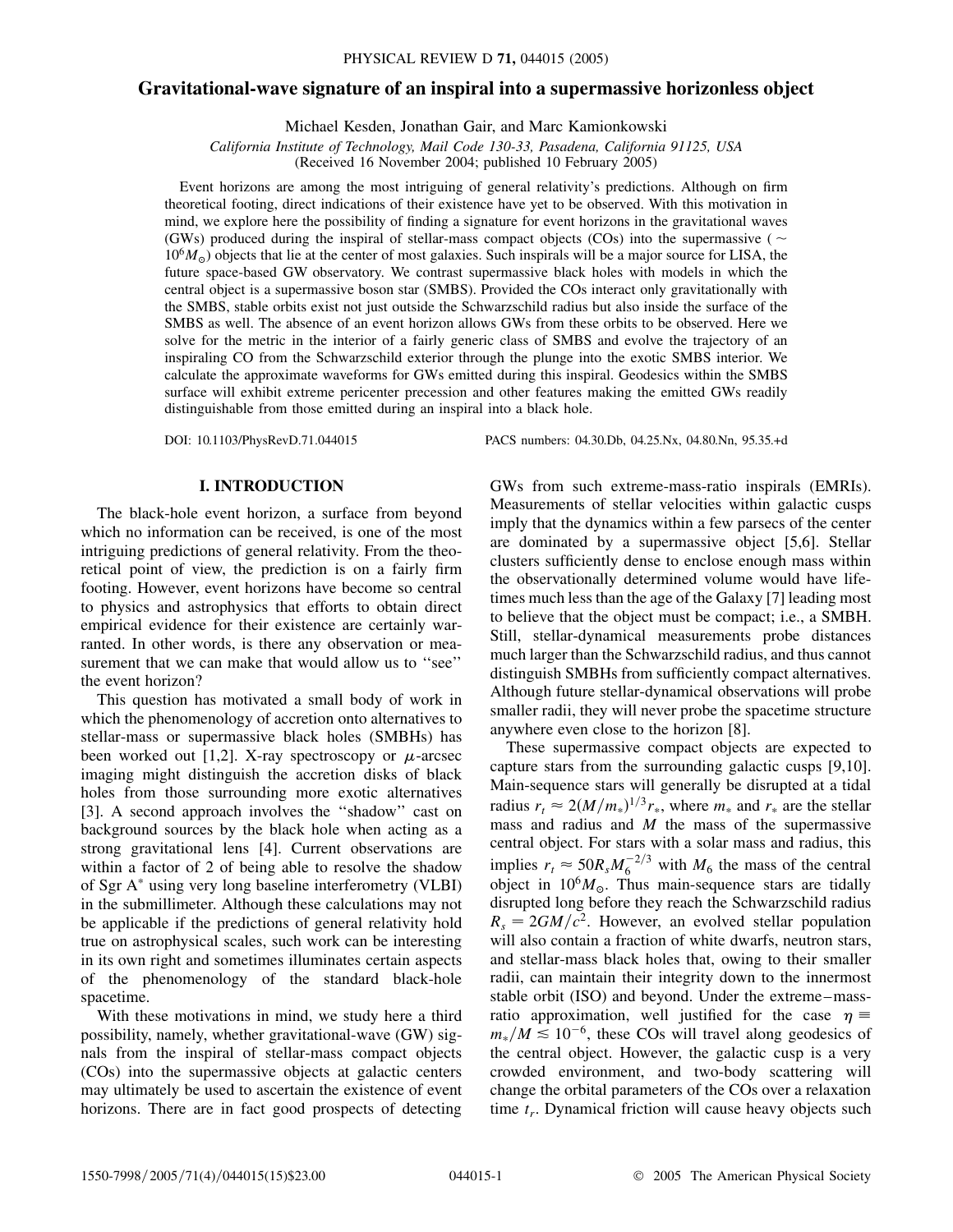as neutron stars and stellar-mass black holes to sink to the center of the cusp. Eventually, the COs will enter the critical region of phase space known as the loss cone in which the time scale for the loss of energy due to gravitational radiation is less than the time scale for two-body scattering out of the loss cone. After this point, the evolution of the orbit should be entirely determined by the loss of energy and angular momentum in GWs, ultimately leading to capture by the central object. The expected rate of such captures is highly model-dependent, subject to uncertainties in the galaxy luminosity function, the mass function of central objects, and the initial stellar-mass function (IMF) among other variables. Conservatively, event rates of order  $10^{-8}$  per galaxy per year are anticipated, implying 0.1 captures per year out to 1 Gpc [9]. This result could be enhanced by an order of magnitude by a top-heavy IMF, either due to low metallicity in the early universe or starbursts in the high-density environment of the galactic cusp itself [10]. EMRIs about a  $10^6 M_{\odot}$  central object would produce GWs in the frequency band  $10^{-4}$  to  $10^{-2}$  Hz probed by LISA, making them an interesting subject for theoretical investigation.

To perform this investigation, we need to contrast a Schwarzschild black hole with a specific candidate whose spacetime is identical to Schwarzschild at large distances but merges smoothly onto a horizonless solution in an interior region. For this purpose, we adopt as a ''straw man'' the spacetime of a supermassive boson star (SMBS) whose radius is only a few times the Schwarzschild radius. Such a star consists of a coherent scalar-field configuration supported against gravity by its own self-interaction. Although no fundamental scalar fields have yet been discovered, the fertile imaginations of particle theorists have provided no shortage of candidates; e.g., the standard-model Higgs field, the squark, slepton, and sneutrino fields in supersymmetric models, the axion field, and the dilaton in supergravity models. We restrict our attention to (nontopological) soliton stars, which are characterized by interaction potentials for which bound, stable solutions exist even in the absence of gravity [11]. This model allows us to choose parameters for the scalar-field Lagrangian so that a  $\sim$   $10<sup>6</sup>M<sub>o</sub>$  SMBS emerges for massive parameters of order 100 GeV. This is not to suggest, however, that such a SMBS is necessarily likely to arise within the standard model or its most natural extensions. SMBSs with similar structure can just as easily arise with vastly different mass scales in other models, including ''mini-boson stars'' [12], nonspherical (but axially symmetric) scalar-field configurations partially supported against gravitational collapse by angular momentum [13], and (nonsolitonic) boson stars in which a massive scalar field is held up against gravitational collapse by a quartic self-interaction [14].

How might the EMRI into such a SMBS differ from that into a SMBH? The famous ''no-hair'' theorem states that the properties of an uncharged black hole are uniquely determined by the hole's mass *M* and spin *a*. Any stationary, axisymmetric metric can be expanded in terms of mass and current multipole moments  $M_l$  and  $S_l$  [15]. For the Kerr metric, the ''no-hair'' theorem implies that all multipole moments can be expressed in terms of the mass and spin,  $M_l + iS_l = M(ia)^l$ . By contrast, no such strict relation need exist between the multipole moments of a generic boson-star metric. For example, Ryan [16] showed that all the multipole moments of the central object can be extracted from the gravitational waveform produced during an EMRI, even in the restricted case of circular orbits in the equatorial plane. As the orbital frequency  $\Omega$  increases during inspiral, the number of radians of orbital motion per logarithmic frequency interval  $d\Phi/d(\ln \Omega)$  can be calculated in a power series in  $\Omega$ . The coefficients of this power series are simple polynomial functions of the multipole moments. Ryan applied this formalism to spinning boson stars whose mass-quadrupole moment  $|M_2|$  greatly exceeded *Ma*<sup>2</sup>, the value expected for a black hole of comparable mass and spin [13]. The spherical boson stars we consider here have perfectly Schwarzschild spacetimes outside of their surfaces, making them indistinguishable from black holes during the early stages of an EMRI. We rely instead on the GWs produced following the final plunge from the ISO into the central object itself. For a black hole, the presence of an event horizon precludes all observations of the inspiraling CO subsequent to the final plunge. After a brief ''ringdown'' period, the black hole ceases to be a significant source of gravitational radiation. For boson-star inspirals however, many orbits within the boson-star interior are expected provided that the CO interacts only gravitationally with the scalar field. For compact boson stars with surfaces interior to the ISO, circular orbits can develop an extremely large post-plunge eccentricity, leading to a sudden excitation of higher-order harmonics of the fundamental frequency  $f = \Omega / \pi$ . As the CO spirals deeper into the boson-star potential well, we expect the fundamental frequency to decrease as less mass is enclosed by smaller orbits. By explicitly comparing the waveforms produced during black-hole and boson-star inspirals, we hope to determine how effectively they can be differentiated.

A final caveat to consider is whether the accumulation of a large mass at the center of the boson star either through inspirals or accretion will cause it to collapse into a black hole. While we expect such a collapse to occur beyond a certain mass limit, the calculation of this collapse is highly model-dependent and beyond the scope of this paper. Such collapses may affect the event rates of boson-star inspirals, but will not alter either the dynamics or waveforms which are the subject of this paper.

The paper is organized as follows. In Sec. II, we describe the particular boson-star model examined in this paper as originally formulated by Ref. [17]. Spherically symmetric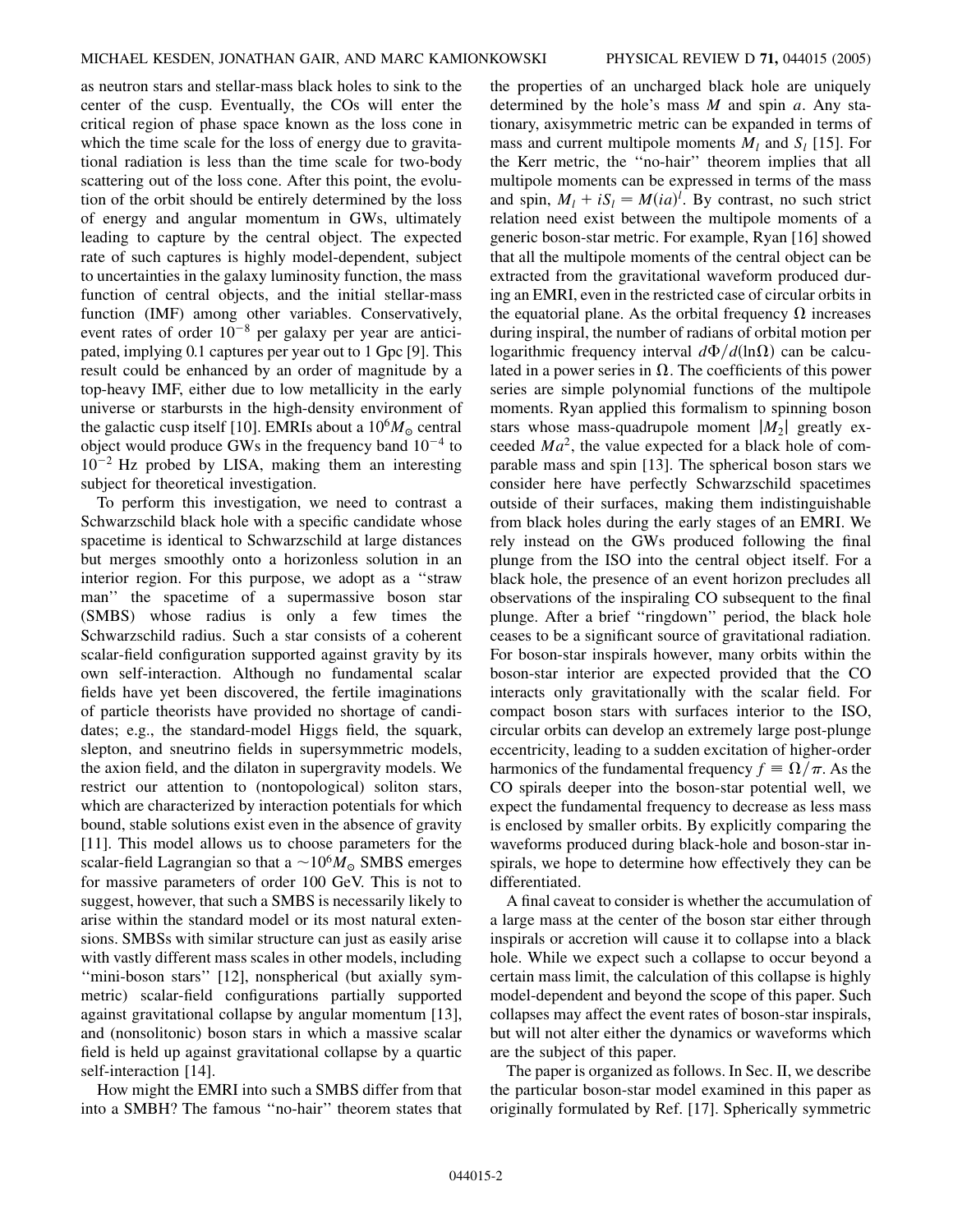GRAVITATIONAL-WAVE SIGNATURE OF AN INSPIRAL ... PHYSICAL REVIEW D **71,** 044015 (2005)

solutions for the metric and scalar field are obtained from the Euler-Lagrange and Einstein equations. In Sec. III, we determine the geodesics of the boson-star metric, and consider qualitatively the possible allowed trajectories for the CO during inspiral. We then quantify this approach in Sec. IV by presenting a model for the loss of energy and angular momentum to gravitational radiation. The CO's orbital parameters are then evolved in light of these radiative losses in Sec. V. Calculated trajectories and waveforms for several initial conditions are displayed in Sec. VI, and some final remarks on the limitations of our approach and open questions that need to be addressed are given in Sec. VII. A brief appendix examines the accuracy of the quadrupole approximation near the ISO.

### **II. BOSON-STAR MODEL**

Two requirements must be satisfied for a scalar field to have nontopological-soliton solutions [11]. The first of these requirements is the existence of an additive conservation law, which by Noether's theorem can be guaranteed by a symmetry of the Lagrangian. In the model of Friedberg, Lee, and Pang [17] adopted in this paper, the Lagrangian density  $\mathcal{L}$  is invariant under a global phase transformation  $\phi \rightarrow e^{i\theta} \phi$  of the complex scalar field  $\phi$ ,

$$
\mathfrak{L} = -\phi^{\dagger \mu} \phi_{\mu} - U(\phi^{\dagger} \phi), \tag{1}
$$

where a dagger denotes Hermitian conjugation and  $\phi_{\mu}$  $\partial \phi / \partial x^{\mu}$ . Such a Lagrangian will possess a conserved Noether current

$$
j^{\mu} \equiv -i(\phi^{\dagger} \phi^{\mu} - \phi^{\dagger \mu} \phi), \tag{2}
$$

and a corresponding conserved global charge or particle number

$$
N = \int j^0 |g|^{1/2} dx^1 dx^2 dx^3,
$$
 (3)

where  $|g|$  is the absolute value of the determinant of the metric  $g_{\mu\nu}$ . A nonzero charge *N* implies a time-varying scalar field by the definition of the current in Eq. (2); this time dependence is given by

$$
\phi(r,t) = \frac{1}{\sqrt{2}} \sigma(r) e^{-i\omega t},\tag{4}
$$

where the frequency  $\omega$  is independent of position but varies with particle number *N*. The second requirement for the existence of soliton solutions is a constraint on the interaction potential  $U(\sigma^2)$ . For some forms of this potential free particles or a black hole will be energetically favored over a boson star for all values of *N*. However, if  $U(\sigma^2) - 1/2m^2\sigma^2$  is negative for some range of  $\sigma$ , then stable boson-star solutions are guaranteed to exist for some values of *N*. The simplest polynomial form of the potential that satisfies this criterion is

$$
U = \frac{1}{2}m^2\sigma^2 \left[1 - \left(\frac{\sigma}{\sigma_0}\right)^2\right]^2,\tag{5}
$$

which allows for a false vacuum within the boson star for  $\sigma = \sigma_0$ .

Having specified the form of the Lagrangian density  $\mathcal{R}$ , we can now determine the allowed boson-star solutions [17]. In the case of spherical symmetry, the spacetime metric of the boson star can be given in full generality by

$$
ds^{2} = -e^{2u(r)}dt^{2} + e^{2\bar{v}(r)}dr^{2} + r^{2}(d\theta^{2} + \sin^{2}\theta d\phi^{2}).
$$
 (6)

The two metric functions  $u(r)$  and  $\bar{v}(r)$ , along with the scalar-field configuration  $\sigma(r)$  fully specify a particular boson-star solution. They are chosen to satisfy three independent, ordinary differential equations: the Euler-Lagrange equation for the scalar field, and the *tt* and *rr* components of the Einstein equation. In general these equations are stiff; the scalar field drops from  $\sigma \approx \sigma_0$  to zero across a surface layer of thickness  $m^{-1}$ , while the metric functions vary over the much longer length scale  $R \simeq GM$ . If  $\lambda \equiv \sigma_0/m_{\text{Pl}} \ll 1$ , the scalar field can be described by a step function

$$
\sigma = \sigma_0 \qquad r \le R
$$
  
= 0 \qquad r > R. (7)

The system of equations then reduces to *two* coupled, firstorder equations for the metric functions interior to the boson-star surface at  $r = R$ . With the definitions

$$
\bar{r} \equiv \lambda^2 mr
$$
 and  $e^{-\bar{u}} \equiv \frac{\omega}{\lambda m} e^{-u}$ , (8)

these two equations are

$$
2\bar{r}\frac{d\bar{v}}{d\bar{r}} = \left(\frac{1}{2}e^{-2\bar{u}}\bar{r}^2 - 1\right)e^{2\bar{v}} + 1,
$$
  
\n
$$
2\bar{r}\frac{d\bar{u}}{d\bar{r}} = \left(\frac{1}{2}e^{-2\bar{u}}\bar{r}^2 + 1\right)e^{2\bar{v}} - 1.
$$
\n(9)

Physical boundary conditions imply that  $\bar{v}(0) = 0$ , while  $\bar{u}(0)$  and *R* are chosen self-consistently to ensure that the metric function  $u(r)$  smoothly matches onto the Schwarzschild solution  $e^{2u} \rightarrow (1 - 2GM/r)$  for  $r \ge R$ . In this choice of coordinates  $\bar{v}(r)$  need not be continuous at  $r = R$ . The metric functions  $e^{2u(r)}$  and  $e^{2\bar{v}(r)}$  are depicted in Fig. 1.

The final result of this analysis is that for fixed values of *m* and  $\sigma_0$ , the boson-star solutions constitute a oneparameter family corresponding to different values of the particle number *N*. The boson-star mass *M* increases monotonically with *N*, and the boson star becomes increasingly compact. Eventually a critical limit of compactness  $R = 2.869$ *GM* is reached beyond which the boson star collapses into a black hole. We choose to investigate EMRIs into this critically compact boson star. We set *m*  $\sigma_0$  to the value that yields the desired SMBS mass *M*. For the nontopological soliton considered here,  $M \sim m_{\rm Pl}^4/m^3$ ,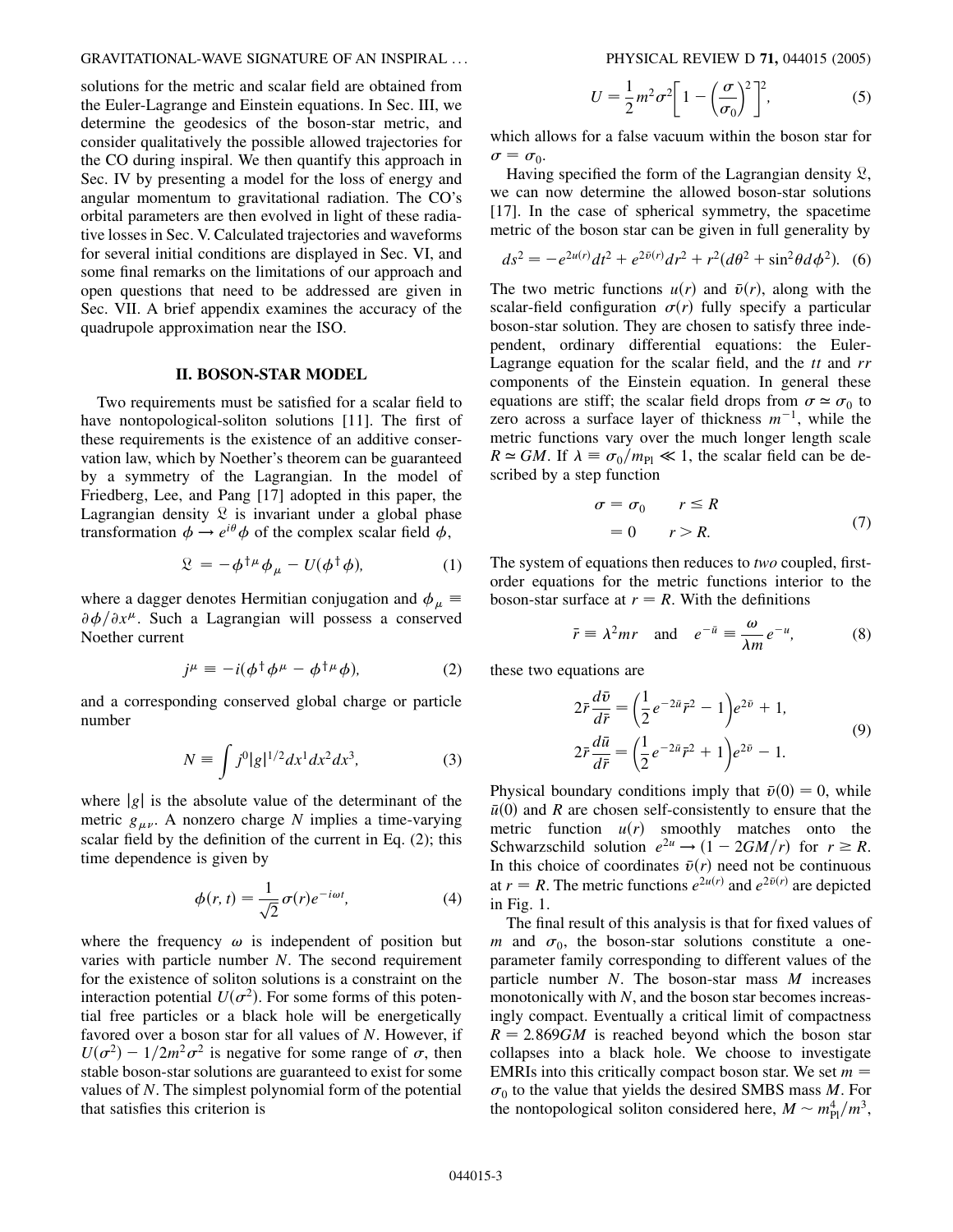

FIG. 1. The metric functions  $e^{2u(r)}$  and  $e^{2\bar{v}(r)}$  as functions of radius. The solid curves correspond to a boson star with  $R =$ 2*:*869*M* while the dashed curves are for a black hole of the same mass. Outside the boson-star surface the two curves are identical, while for  $r < R$  the solid curves are a numerical solution to Eq. (9) and the dashed curves are the Schwarzschild metric functions  $e^{2u(r)} = (1 - 2GM/r), e^{2\bar{v}(r)} = (1 - 2GM/r)^{-1}.$ 

implying that a boson of mass  $m \sim 10$  TeV will lead to a SMBS of  $M \sim 10^6 M_{\odot}$ . The SMBS mass scales differently with *m* for other types of boson stars.

### **III. GEODESICS OF THE BOSON-STAR METRIC**

In the extreme–mass-ratio limit  $\eta \equiv \mu/M \ll 1$ , where  $\mu$  and *M* are the mass of the CO and boson star, respectively, the CO will travel along geodesics of the boson-star metric. During the course of the EMRI, energy and angular momentum are radiated away on time scales much longer than an orbital period. We can therefore make the adiabatic approximation that the CO will migrate smoothly between geodesics characterized by decreasing energy and angular momentum. A thorough description of the possible geodesics of the boson-star metric is thus essential to understanding the evolution of the CO's trajectory. This description can be simplified by noting that the metric of Eq. (6) is independent of *t* and  $\phi$ , implying the existence of timelike and azimuthal Killing fields  $\xi^{\mu}$  and  $\psi^{\mu}$ . For a CO traveling along a geodesic with four-velocity  $u^{\nu} =$  $(dt/d\tau, dr/d\tau, d\theta/d\tau, d\phi/d\tau)$ , the inner product of  $u^{\nu}$ with a Killing field is conserved [18]. This allows a formal definition of the conserved energy and angular momentum per unit mass,

$$
E \equiv -g_{\mu\nu}\xi^{\mu}u^{\nu} = e^{2u}\frac{dt}{d\tau}, \quad L \equiv g_{\mu\nu}\psi^{\mu}u^{\nu} = r^{2}\frac{d\phi}{d\tau}.
$$
 (10)

Note that we can restrict ourselves to orbits with  $\theta = \pi/2$ without loss of generality because of spherical symmetry, in which case  $d\theta/d\tau = 0$ . The definitions of Eq. (10), coupled with the norm of the four-velocity

$$
g_{\mu\nu}u^{\mu}u^{\nu} = -e^{2u} \left(\frac{dt}{d\tau}\right)^2 + e^{2\bar{v}} \left(\frac{dr}{d\tau}\right)^2 + r^2 \left(\frac{d\phi}{d\tau}\right)^2 = -1,
$$
\n(11)

provide three coupled, first-order differential equations that can be solved for the CO's orbit  $\{t(\tau), r(\tau), \phi(\tau)\}\$ as a function of proper time  $\tau$ .

While this approach formally solves the problem of geodesic motion, further insight can be gained by recasting Eq. (11) to make an analogy with one-dimensional particle motion [19],

$$
E^{2} = e^{2u+2\bar{v}} \left(\frac{dr}{d\tau}\right)^{2} + e^{2u} \left(\frac{L^{2}}{r^{2}} + 1\right)
$$
  
=  $e^{2u+2\bar{v}} \left(\frac{dr}{d\tau}\right)^{2} + V^{2}(r).$  (12)

The first term on the right-hand side of Eq. (12) acts like a positive-definite kinetic energy, while the second term is the potential well in which the one-dimensional particle motion occurs. This analogy is not as complete as in the case of a Schwarzschild black hole, where the metric functions conspire to make the coefficient of the kinetic term independent of position. For boson stars the term  $e^{2u+2\bar{v}}$  acts like a position-dependent mass; while this will affect the particle motion quantitatively, it will not preclude the existence of bound orbits in the boson-star interior.

Plots of the effective potential  $V(r)$  for different values of the angular momentum *L* are given in Fig. 2. The effective potential per unit mass and ratio  $r/M$  are dimensionless in units where  $G = c = 1$ . Outside of the bosonstar surface at  $R = 2.869M$ ,  $V(r)$  is identical to that of Schwarzschild black holes. For  $L^2 \ge 12M^2$ , a local minimum exists at  $r_1 \geq 6M$ . Test particles with  $E = V(r_1)$  can follow stable circular orbits at  $r_1$ , while those with slightly larger energies experience radial oscillations about this minimum corresponding to eccentric orbits. Particles with  $E > 1$  are unbound, and will either escape to infinity or, if they have energies greater than the local maximum and  $dr/dt < 0$ , penetrate to the boson-star interior. It is here that the story changes dramatically from that of the black hole, where  $V(r)$  plunges to negative infinity at the singularity. Particles that enter the black hole's event horizon are directed inexorably to the center, never to return. By contrast, the potential well of the boson star has finite depth, implying that for  $L > 0$  the effective potential is repulsive at short distances. This creates a second minimum in the effective potential at  $r<sub>2</sub>$  at which stable circular orbits and associated eccentric orbits can occur. Such orbits exist even for  $E > 1$ , though it is unclear in what astrophysical context a CO might find itself on such a geodesic.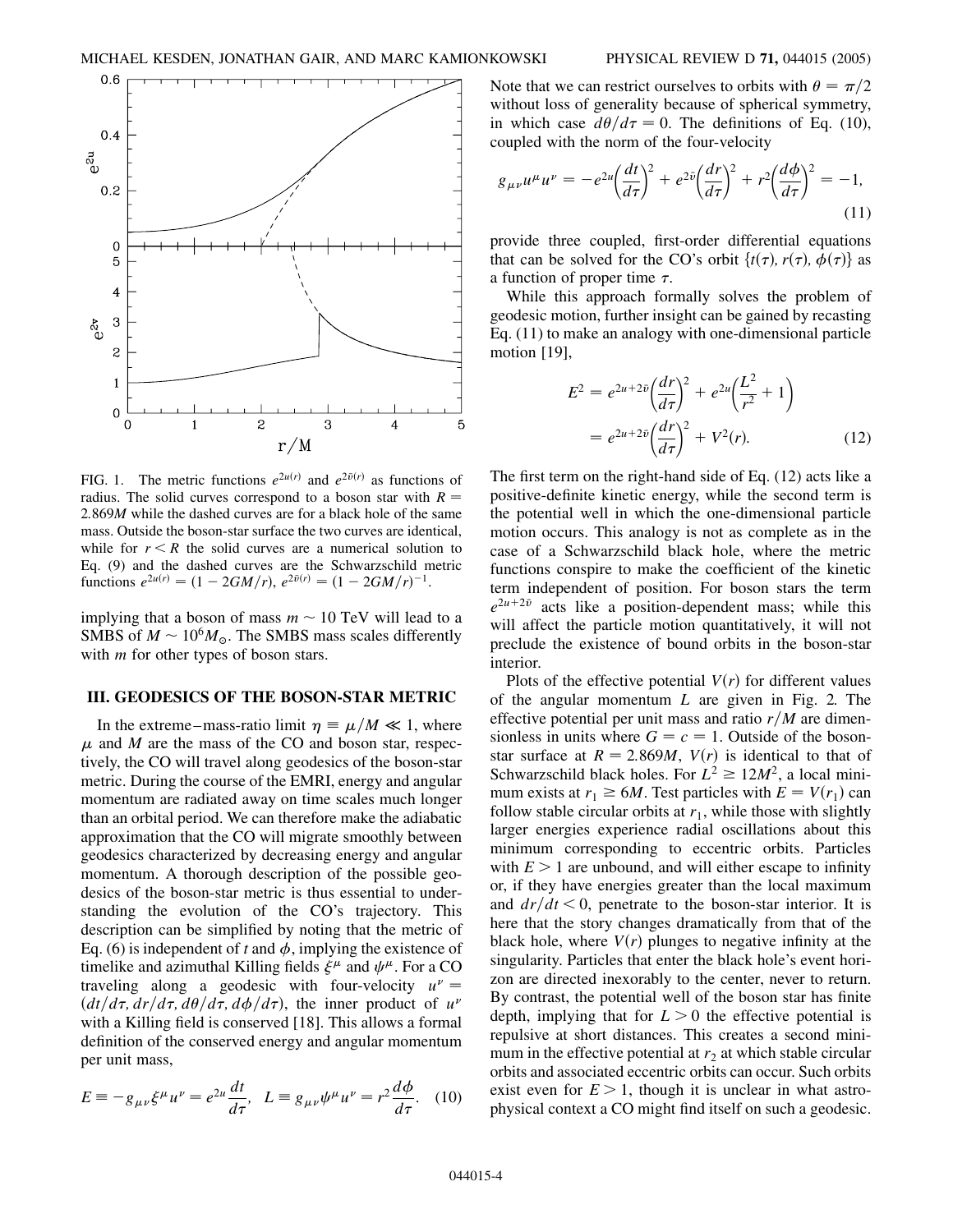

FIG. 2. The effective potential  $V(r)$  of the boson star for three different values of the angular momentum. The solid, shortdashed, and long-dashed curves have  $L^2 = 24M^2$ ,  $18M^2$ , and 12*M*<sup>2</sup>, respectively. The large black dots on each curve show the location of the outer minimum. For  $L^2 = 12M^2$ , the lowest angular momentum for which there are two minima, the black dot is located at the innermost stable circular orbit  $r = 6M$ .

For a typical EMRI, a CO will be scattered onto an eccentric orbit and slowly circularize and wander inward as energy and angular momentum are lost to gravitational radiation. Eventually, either before or after circularization depending on the initial eccentricity and semimajor axis, the CO will reach the ISO and plunge into the boson-star interior. At this point the trajectory and corresponding gravitational waveform will diverge radically from the case of an EMRI into a black hole. Provided there is no nongravitational interaction between the CO and the scalar field, the inspiral will continue on a highly eccentric geodesic about the inner minimum of the effective potential. Energy and angular momentum will evolve continuously through the plunge, while both the apocenter and pericenter will change on orbital time scales as the center of radial oscillations changes from the outer minimum  $r_1$  to the inner minimum  $r_2$ . High eccentricity at the ISO leads to even more complicated inspirals as the plunge takes place in a two-step process. The CO crosses over the local maximum of the effective potential several orbits before settling into the inner local minimum. The pericenter penetrates deep into the boson-star interior in the first stage of this two-step plunge, while in the second stage the apocenter shifts from outside to inside the local maximum. This inspiral would undoubtedly produce a very distinctive waveform, but only a quantitative analysis can determine whether such scenarios are possible. To make such a quantitative analysis we must first develop a suitable approximation for the calculation of the gravitational-wave emission.

#### **IV. GRAVITATIONAL RADIATION**

Gravitational-wave emission by arbitrary sources is a challenging unsolved problem. In any asymptotically flat spacetime one can define the GW field,

$$
\bar{h}^{\alpha\beta} \equiv -(-g)^{1/2} g^{\alpha\beta} + \eta^{\alpha\beta}, \qquad (13)
$$

where  $g_{\alpha\beta}$  is the metric, *g* is its determinant, and  $\eta^{\alpha\beta}$  is the flat-space Lorentz metric [20]. Far from the source, this quantity reduces to the trace-reversed metric perturbation  $\bar{h}^{\alpha\beta} = h^{\alpha\beta} - 1/2\eta^{\alpha\beta}h$ . The perturbation  $\bar{h}^{\alpha\beta}$  satisfies the de Donder gauge condition

$$
\bar{h}^{\alpha\beta},{}_{\beta} = 0,\tag{14}
$$

and the exact Einstein field equations

$$
\Box \bar{h}^{\alpha\beta} = -16\pi \tau^{\alpha\beta}.
$$
 (15)

We see that the GW field is sourced by an ''effective stressenergy tensor''  $\tau^{\alpha\beta}$  of the form [20]

$$
\tau^{\alpha\beta} = (-g)(T^{\alpha\beta} + t_{\text{LL}}^{\alpha\beta})
$$

$$
+ (16\pi)^{-1} [\bar{h}^{\alpha\mu}, {}_{\nu}\bar{h}^{\beta\nu}, {}_{\mu} - \bar{h}^{\alpha\beta}, {}_{\mu\nu}\bar{h}^{\mu\nu}], \quad (16)
$$

where  $T^{\alpha\beta}$  is the true stress-energy tensor and  $t_{\text{LL}}^{\alpha\beta}$ , the Landau-Lifschitz pseudotensor given by Eq. (20.22) of [21], is a highly nonlinear function of the full metric. We thus see that for highly relativistic, strong-field sources the GW field  $\bar{h}^{\alpha\beta}$  will itself provide a non-negligible contribution to its source  $\tau^{\alpha\beta}$ . In general Eq. (15) will lead to a system of tightly coupled, nonlinear differential equations that can only be integrated for brief periods numerically before becoming unstable. To make any analytical progress we must rely on a series of simplifying approximations of varying degrees of validity.

The first approximation we make is that in the extreme– mass-ratio limit  $\eta \equiv \mu/M \ll 1$ , the boson star is at rest at the origin of our coordinate system and its metric is static. The inspiraling CO is thus the sole time-varying source that contributes to GW emission. In reality the CO should raise tides on the surface of the boson star, which could then generate GWs themselves as well as back-react on the CO, altering its trajectory. In an inspiral into a black hole, the energy loss due to the tidal interaction is at greatest only a few percent of the total flux, although this can still lead to several hundred cycles of phase difference in the gravitational waveform [22]. In the boson-star case the nature of the tidal interaction will be different and model-dependent, and provides another way to identify boson-star inspirals. However, the tidal interaction should still be a lesser effect than the orbital dynamics. The back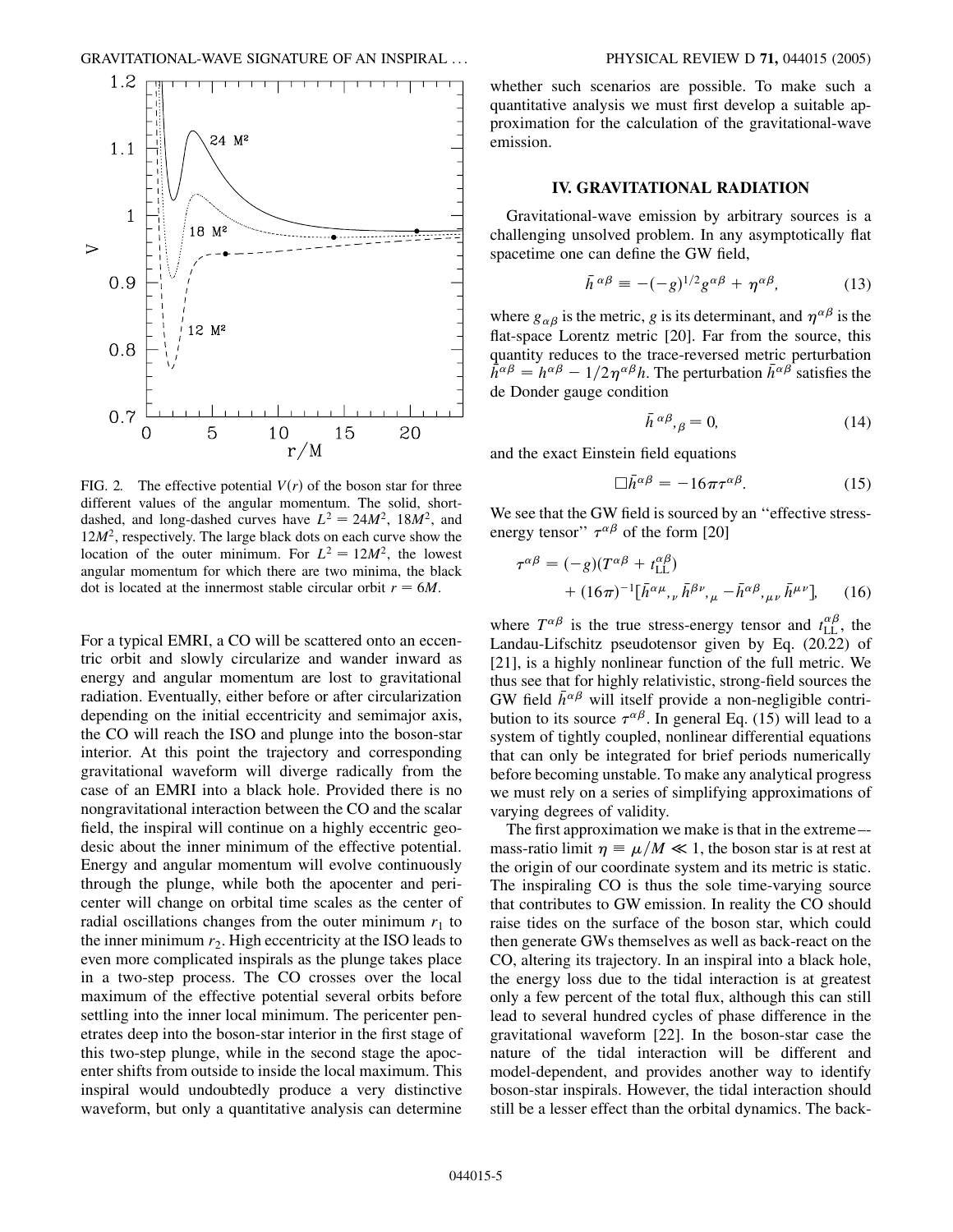reaction on the orbit is suppressed by an additional factor of  $\eta$ , implying that for EMRIs with  $\eta \simeq 10^{-6}$  it will introduce a very subdominant source of error into our calculations. The second approximation we make is to ignore the curvature induced by the boson star as it affects the propagation of GWs to infinity. GWs propagating outwards from  $r \le (\lambda^2 M)^{1/3}$ , where  $\lambda$  is the GW wavelength, will be distorted and backscattered by the background curvature of the boson star [20]. The importance of this effect will depend on the inner boundary conditions, which should differ significantly from those of a black hole with an event horizon. We ignore this complication entirely by assuming that backscattering does not occur. A third approximation that we make is to compute waveforms using weak-field formulas. We wish to apply these to orbits that come very close to the boson star, a regime in which there is no natural flat-space coordinate system in which to evaluate the weak-field expressions. Our approach is to identify the Schwarzschild coordinates  $(t, r, \theta, \phi)$  of the inspiral trajectory with true flat-space spherical polar coordinates. This identification is exact for orbits out in the weak-field. There is no *a priori* reason why this identification is better than any other, e.g., identifying isotropic coordinates with the flat-space spherical polar coordinates. In practice, using different coordinate identifications gives different answers, but the differences are only a few percent. Taken together, these three approximations are equivalent to assuming the GWs from the EMRI will be the same as those that would be produced were the CO a ''particle on a string,'' artificially constrained to move on an orbit  $\{t(\tau), r(\tau), \phi(\tau)\}\$ in flat space. In the case of blackhole inspirals, waveforms computed using this ''hybrid'' approach [23–25] have been found to compare quite well to waveforms computed using more accurate perturbative techniques.

In the flat-space, weak-field limit implied by the above approximations, the transverse traceless (TT) part of the GW field can be expanded in symmetric trace-free (STF) tensors [20],

$$
h_{jk}^{\text{TT}} = \left[ \sum_{l=2}^{\infty} \left( \frac{4}{l!} r^{-1} \right)^{(l)} J_{jkA_{l-2}}(t-r) N_{A_{l-2}} + \sum_{l=2}^{\infty} \left( \frac{8l}{(l+1)!} \right) r^{-1} \epsilon_{pq(j}^{(l)} S_{k)pA_{l-2}}(t-r) n_q N_{A_{l-2}} \right]^{\text{TT}},
$$
\n(17)

where  $A_l \equiv a_1 \dots a_l$ ,  $I_{A_l}$ , and  $S_{A_l}$  are the rank-*l* mass and current multipole-moment tensors,  $n_a$  is a unit radial vector, and  $N_{A_l} \equiv n_{a_1} \dots n_{a_l}$ . Parentheses on the indices denote taking the symmetric part, and a superscript (*l*) in front of a tensor indicates taking the *l*th time derivative. The energy and angular-momentum loss to gravitational radiation can also be expanded in multipole-moment tensors,

$$
\frac{d(\mu E)}{dt} = \sum_{l=2}^{\infty} \frac{(l+1)(l+2)}{(l-1)l} \frac{1}{l!(2l+1)!!} \left\langle {}^{(l+1)}I_{A_l}^{(l+1)}I_{A_l} \right\rangle
$$
  
+ 
$$
\sum_{l=2}^{\infty} \frac{4l(l+2)}{(l-1)} \frac{1}{(l+1)!(2l+1)!!}
$$
  
× 
$$
\left\langle {}^{(l+1)}S_{A_l}^{(l+1)}S_{A_l} \right\rangle,
$$
 (18)

$$
\frac{d(\mu L_j)}{dt} = \sum_{l=2}^{\infty} \frac{(l+1)(l+2)}{(l-1)l!(2l+1)!!} \langle \epsilon_{jpq}^{(l)} I_{pA_{l-1}}^{(l+1)} I_{qA_{l-1}} \rangle
$$
  
+ 
$$
\sum_{l=2}^{\infty} \frac{4l^2(l+2)}{(l-1)(l+1)!(2l+1)!!}
$$
  
×  $\langle \epsilon_{jpq}^{(l)} S_{pA_{l-1}}^{(l+1)} S_{qA_{l-1}} \rangle$ . (19)

Here  $\langle \rangle$  denotes averaging over an entire orbital period. A  $\mu$  appears on the left-hand side of the equation in accordance with our definition of *E* and *L* as the energy and angular momentum per unit mass. This multipole-moment expansion is valid in principle for sources moving at arbitrarily relativistic velocities. We now further approximate that the sources are Newtonian; the maximum velocity is only mildly relativistic, and the internal stresses are small compared to the energy density [20]. Although this approximation is violated during the EMRI in the vicinity of the plunge, key features of the relativistic motion are preserved by constraining the CO to travel along geodesics that are *exact* even in the relativistic regime. Empirically, expansions in the post-Newtonian parameter  $(L/\lambda)^2 \sim v^2$ are found to give physical results (no outspiral) even in regions where they do not converge [26]. Assuming Newtonian sources, the mass and current multipole tensors are given by [20]

$$
I_{A_l} = \left[ \int \rho X_{A_l} d^3 \vec{x} \right]^{STF}, \qquad (20)
$$

$$
S_{A_l} = \left[ \int (\epsilon_{a_l pq} x_p \rho v_q) X_{A_{l-1}} d^3 \vec{x} \right]^{-1}, \qquad (21)
$$

where  $X_{A_l} \equiv x_{a_1} \dots x_{a_l}$ , and  $\rho$  is the energy density. In keeping with our assumption that the static boson-star metric does not contribute to the production of GWs, the energy density is simply that of the CO,

$$
\rho(\vec{x}) = \mu \delta^3(\vec{x} - \vec{x}_{\text{CO}}(t)),\tag{22}
$$

where  $\vec{x}_{CO}(t)$  is the flat-space trajectory of the CO. The mass and current multipole moments  $I_{A_L}$  and  $S_{A_L}$  contribute to the GW field  $h_{jk}^{TT}$  at order  $(M/r)(L/\lambda)^l$  and  $(M/r)(L/\lambda)^{l+1}$ , respectively, while the assumption of Newtonian sources induces errors of order  $(L/\lambda)^2$  to each term [20]. It is therefore inconsistent to include terms higher than the mass quadrupole, current quadrupole, and mass octupole under this assumption. We consider only the mass-quadrupole term, relegating an analytic calculation of the error associated with this approximation to the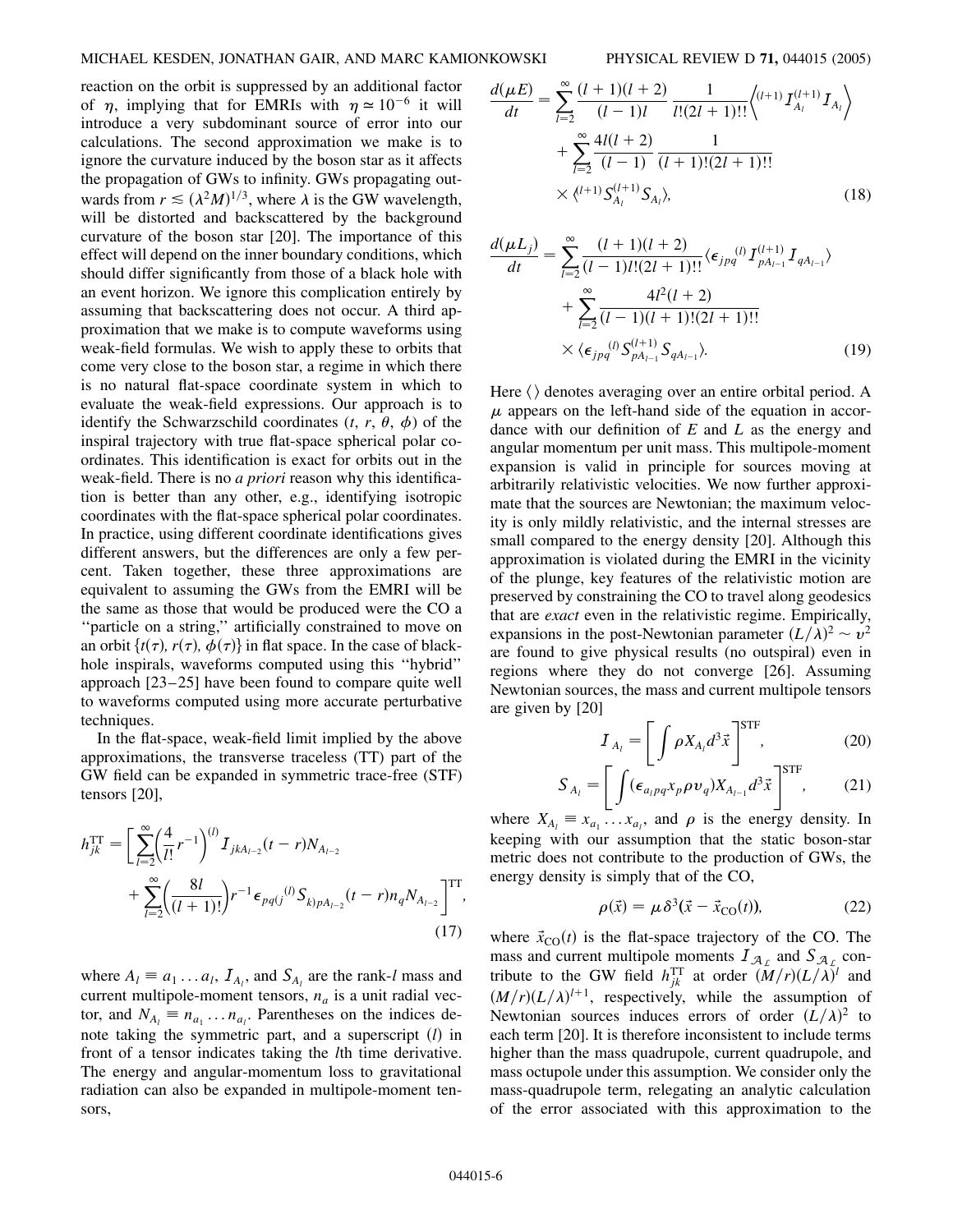appendix. In this case, Eqs.  $(17)$ – $(19)$  reduce to the familiar form of the ''quadrupole approximation''

$$
h_{jk}^{\rm TT} = \frac{2}{r} \frac{d^2 I_{jk}}{dt^2},
$$
 (23)

$$
\frac{d(\mu E)}{dt} = \frac{1}{5} \left\langle \frac{d^3 I_{jk}}{dt^3} \frac{d^3 I_{jk}}{dt^3} \right\rangle, \tag{24}
$$

$$
\frac{d(\mu L_j)}{dt} = \frac{2}{5} \left\langle \epsilon_{jpq} \frac{d^2 I_{pk}}{dt^2} \frac{d^3 I_{qk}}{dt^3} \right\rangle.
$$
 (25)

How can the humble quadrupole approximation be justified for the eccentric, highly relativistic final stages of an EMRI into a boson star? While the energy and angularmomentum fluxes are indeed only approximate, the derivatives relating these fluxes to changes in the orbital parameters are *exact*, as are the equations of motion used in performing the orbital averages of Eqs. (24) and (25). Unlike direct post-Newtonian expansions for the time evolution of orbital elements, this ''hybrid approximation'' incorporates the exact orbital dynamics of geodesic motion [23,27]. This approach is self-consistent in the sense that the energy and angular momentum carried away by gravitational waves (within our quadrupole approximation) is equal to the loss of angular momentum and energy of the orbit. This approach can reproduce features missing from direct post-Newtonian expansions [which conserve energy and angular momentum only to  $\mathcal{O}(v^2)$  such as the *increase* in orbital eccentricity just prior to plunge. Moreover, using exact geodesics in the flat-space quadrupole formula ensures that the fundamental frequencies of the orbit are reproduced in the gravitational waveforms. Although the distribution of power between harmonics is not correct, these approximate waveforms do encode the same orbital dynamics as the true waveform and therefore the qualitative features of inspiral waveforms should be well represented. At substantial computational expense, gravitational perturbation theory can calculate waveforms at infinity using the Teukolsky-Sasaki-Nakamura (TSN) formalism [28,29]. Such calculations for EMRIs in the Schwarzschild spacetime show agreement with the hybrid approach to within 5% to 45% for the time derivatives of the orbital semi–latus rectum and eccentricity even for moderate eccentricity  $(e \sim 0.4)$  at  $r \approx 7M$  [23,24]. We hope that such accuracy will be retained in the case of boson stars, sparing us for now the additional computational expense of a numerical TSN approach. The details of adapting this hybrid approximation to boson-star EMRIs is the subject of the next section.

## **V. ORBITAL EVOLUTION**

In a spherically symmetric spacetime, conservation of angular momentum implies that geodesic motion will be confined to an orbital plane [30]. Without loss of generality, this plane can be chosen to be the equatorial plane  $\theta =$   $\pi/2$ . In this case, the position of the CO is fully specified by a radius  $r$  and a true longitude  $\phi$ . A geodesic will be characterized by orbital elements like the semi–latus rectum *p* and eccentricity *e*, in terms of which the radius is given by

$$
r = \frac{p}{1 + e \cos \psi}.\tag{26}
$$

The true anomaly  $\psi$  can be specified independently of  $\phi$ , since in general the pericenter will precess. In the hybrid approximation, EMRI orbits and waveforms are calculated in a two-step process that hinges on the assumption of adiabaticity; i.e., orbital elements like *p* and *e* vary on time scales much longer than an orbital period over which  $\psi$  and  $\phi$  change [23,27]. This allows the differential equations governing the evolution of *p* and *e* to be integrated with a much longer time step than is required for evolving  $\psi$  and  $\phi$ . We will first describe how the two stages of integration are accomplished with this assumption, and then we will discuss the corrections necessary to patch together a physically reasonable orbit through those regions where the assumption is violated.

In the first stage of our calculation, the EMRI's trajectory through a phase space of *p* and *e* is determined by relating these quantities to *E* and *L*, and then using this relation and Eqs. (24) and (25) to obtain differential equations for *p* and *e*. Particular values of *p* and *e* uniquely determine the pericenter  $r_p = p/(1 + e)$  and apocenter  $r_a = p/(1 - e)$  from Eq. (26). At both pericenter and apocenter,  $dr/d\tau = 0$  implying  $V(r_n) = V(r_a) = E$  by Eq. (12). This equation can be solved to obtain the energy *E* and *L* as functions of *p* and *e*,

$$
L(p, e) = \left[ (e^{2u(r_p)} - e^{2u(r_a)}) \left( \frac{e^{2u(r_a)}}{r_a^2} - \frac{e^{2u(r_p)}}{r_p^2} \right)^{-1} \right]^{1/2},
$$
  
\n
$$
E(p, e) = \left[ e^{2u(r_a)} \left( \frac{L^2}{r_a^2} + 1 \right) \right]^{1/2}.
$$
\n(27)

First-order differential equations for the time evolution of *p* and *e* can then be derived from the *exact* derivatives of  $E(p, e)$  and  $L(p, e)$  along with the quadrupole approximations of Eqs. (24) and (25),

$$
\frac{dp}{dt} = \frac{\frac{dL}{dt} - \frac{\partial L/\partial e}{\partial E/\partial e}}{\frac{\partial L}{\partial p} - \frac{\partial L/\partial e}{\partial E/\partial e}} \frac{dE}{dp}, \qquad \frac{de}{dt} = \frac{\frac{dL}{dt} - \frac{\partial L/\partial p}{\partial E/\partial p}}{\frac{\partial L}{\partial e} - \frac{\partial L/\partial p}{\partial E/\partial p}} \frac{dE}{dp}.
$$
(28)

It is the combination of these exact derivatives with the quadrupole approximation for the fluxes that accounts for the superior performance of this hybrid approximation over the consistent (in that we include *all* terms up to a given order in  $v^2$ ) post-Newtonian approach. The quadrupole fluxes themselves can be determined by inserting Eq. (22) for the CO's energy density into Eq. (20) for the Newtonian quadrupole moments. Using an overdot to denote a derivative with respect to coordinate time *t*, we find that the time derivatives of the quadrupole moment appearing in Eqs. (24) and (25) take the form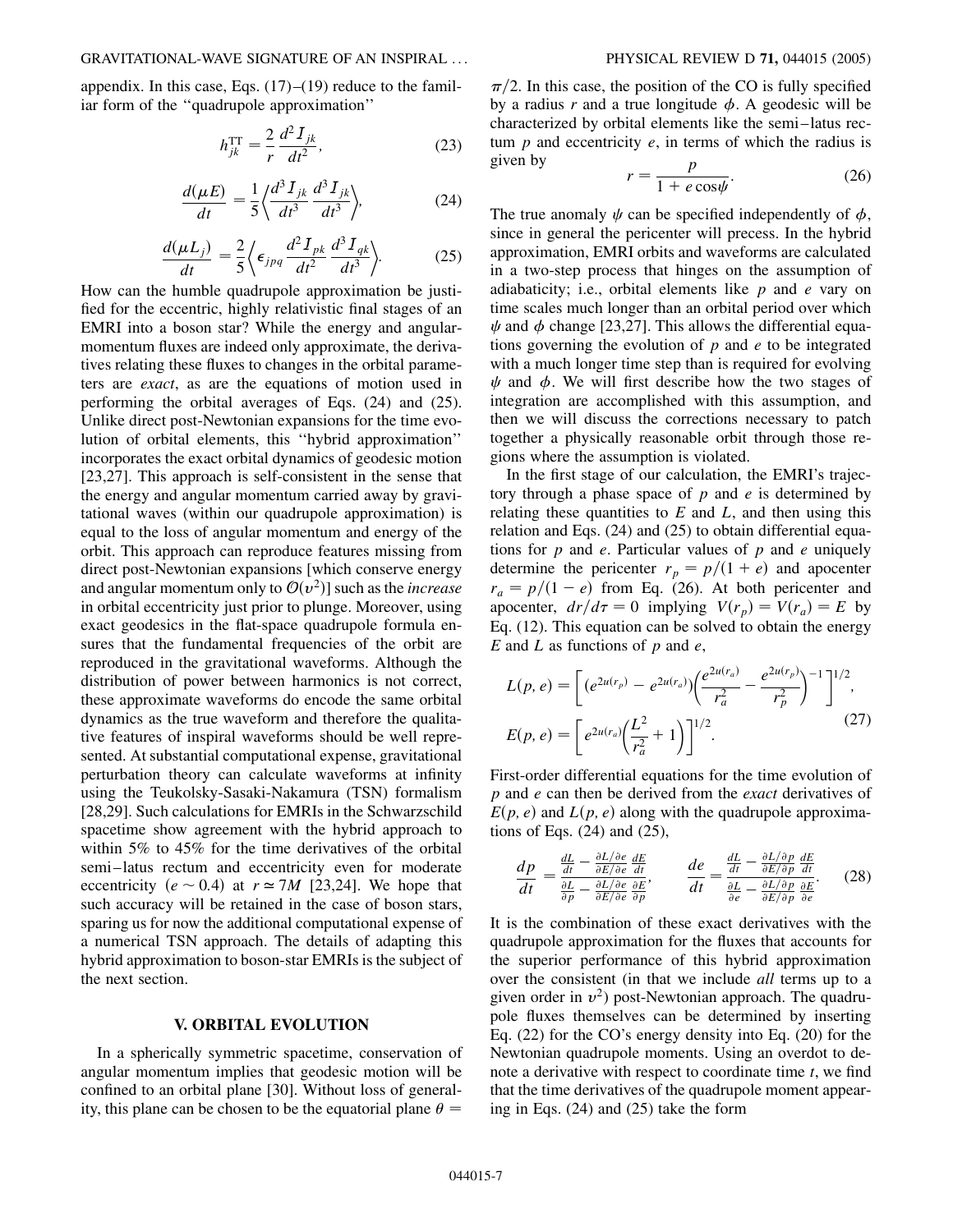MICHAEL KESDEN, JONATHAN GAIR, AND MARC KAMIONKOWSKI PHYSICAL REVIEW D **71,** 044015 (2005)

$$
\ddot{I}_{jk}\ddot{I}_{jk} = 2\eta^2[(1/3)(\ddot{r} + 3\ddot{r}\dot{r})^2 + (6\ddot{r}\dot{\phi}r + 6\dot{r}\ddot{\phi}r + 6\dot{r}^2\dot{\phi} - 4\dot{\phi}^3r^2 + \ddot{\phi}r^2)^2 + (\ddot{r}r + 3\ddot{r}\dot{r} - 12\dot{r}\dot{\phi}^2r - 6\ddot{\phi}\dot{\phi}r^2)^2],
$$
  
\n
$$
\epsilon_{jpq}\ddot{I}_{pk}\ddot{I}_{qk} = 2\eta^2[(\ddot{r}r + \dot{r}^2 - 2r^2\dot{\phi}^2)(6\ddot{r}\dot{\phi}r + 6\dot{r}\ddot{\phi}r + 6\dot{r}^2\dot{\phi} - 4\dot{\phi}^3r^2 + \ddot{\phi}r^2) - (4\dot{r}r\dot{\phi} + r^2\ddot{\phi})
$$
  
\n
$$
\times (\ddot{r}r + 3\ddot{r}\dot{r} - 12\dot{r}\dot{\phi}^2r - 6\ddot{\phi}\dot{\phi}r^2)].
$$
\n(29)

The derivatives appearing in Eq. (29) can be evaluated analytically by solving Eqs. (10) and (11) for the equations of motion

$$
\frac{dt}{d\tau} = E e^{-2u},\tag{30}
$$

$$
\frac{d\phi}{d\tau} = \frac{L}{r^2},\tag{31}
$$

$$
\left(\frac{dr}{d\tau}\right) = e^{-2\tilde{\nu}} \left[E^2 e^{-2u} - \left(\frac{L^2}{r^2} + 1\right)\right],\tag{32}
$$

dividing Eqs. (31) and (32) by Eq. (30), and then taking the appropriate derivatives. We then perform the orbital average appearing in Eqs. (24) and (25),

$$
\langle f(r) \rangle = \frac{\int_{r_p}^{r_a} f(r) \frac{dr}{\dot{r}}}{\int_{r_p}^{r_a} \frac{dr}{\dot{r}}}.
$$
 (33)

The products of these manipulations are first-order differential equations for  $\dot{p}$  and  $\dot{e}$  that can be integrated forward in time for arbitrary initial  $p_0$  and  $e_0$ . This tabulated phasespace trajectory  $\{p(t), e(t)\}\$  will then be used in the second stage to produce the real-space trajectory  $\{r(t), \phi(t)\}.$ 

The second stage of calculating the EMRI real-space trajectory is essentially no more complicated than integrating the equations of motion Eqs.  $(30)$ – $(32)$  with a time step that is a sufficiently small fraction of the orbital period as to obtain the desired accuracy. The phase-trajectory determined in the first stage can be linearly interpolated to obtain  $p(t)$  and  $e(t)$ , from which the energy and angular momentum follow from the relations  $E(p, e)$  and  $L(p, e)$ . These are then inserted into the equations of motion along with  $r$  and  $\phi$  at the beginning of the time step. A minor technical difficulty arises for circular orbits  $(e = 0)$  and at the turning points of eccentric orbits  $(\psi = n\pi)$  where the relation

$$
\frac{d\psi}{d\tau} = \frac{1 + e \cos\psi}{e r \sin\psi} \frac{dr}{d\tau}
$$
(34)

becomes undefined. This problem can be solved by a judicious Taylor expansion of Eq. (32) about the appropriate *r* values. Once the real-space trajectory  $\{x(t), y(t), z(t)\}\$  has been obtained, the quadrupole waveform of Eq. (23) can be calculated by taking the appropriate numerical derivatives. This portion of the calculation does not involve any special features of the boson-star spacetime, in keeping with the "particle on a string" approximation. The GW field  $h_{ij}^{TT}$ can then be decomposed into plus and cross polarizations by defining unit vectors in the plane of the sky. With  $\hat{L}$  a unit vector parallel to the CO's angular momentum and  $\hat{n}$  a unit vector pointed from the observer to the source, we define

$$
\hat{p} \equiv (\hat{n} \times \hat{L}) / |\hat{n} \times \hat{L}|, \qquad \hat{q} \equiv \hat{n} \times \hat{p}. \tag{35}
$$

Note that the sign of  $\hat{q}$  differs from that of Ref. [26], but in other respects our conventions are equivalent. Our basis vectors  $\hat{p}$  and  $\hat{q}$  are constants because  $\hat{L}$  does not precess in a spherically symmetric spacetime. The two polarization basis tensors can be defined as

$$
H_{ij}^+ \equiv \hat{p}_i \,\hat{p}_j - \hat{p}_i \,\hat{p}_j, \qquad H_{ij}^\times \equiv \hat{p}_i \,\hat{q}_j + \hat{q}_i \,\hat{p}_j,\tag{36}
$$

allowing the GW field to be expressed as two amplitudes,

$$
h_{ij}^{\rm TT}(t) = A^+(t)H_{ij}^+ + A^\times(t)H_{ij}^\times.
$$
 (37)

In the next section, we will examine the trajectories  ${x(t), y(t), z(t)}$  and GW amplitudes  ${A^+(t), A^{\times}(t)}$  for different EMRIs.

Before presenting these results, we must explain the kludges we have chosen where the hybrid approximation described above is no longer valid. Our philosophy is to adopt the simplest, least computationally intensive approach that yields physically reasonable waveforms. The numerous approximations involved in the ''particle on a string'' model introduce at least a 10% error into our trajectories and waveforms in the highly eccentric, relativistic limit [23,24]; to demand greater accuracy where the hybrid approximation is also violated would be inconsistent. Special provisions beyond the hybrid approximation must be made whenever *p* and *e* are changing on time scales shorter than the orbital period. For extremely eccentric orbits, gravitational radiation will tend to be emitted in bursts near pericenter, while the CO will be found near apocenter for most of the orbital period. This is particularly true of ''zoom-whirl'' orbits like those found around rapidly spinning black holes, where the CO may whirl for many radians near pericenter before zooming back out to apocenter [31]. In such cases, the orbital averaging of Eq. (33) will lead to an artificially smooth phase-space trajectory  $\{p(t), e(t)\}\$ . For boson-star EMRIs, this adiabatic approximation is most flagrantly violated during the plunge itself. Since the rapidly varying true anomaly  $\psi(t)$ is only calculated in the second stage of our two-step approach, the CO could be anywhere along its orbit at the time the plunge is calculated to occur in the first stage. This poses problems in both stages of the calculation. As described qualitatively in Sec. III, a CO initially oscillating about the outer minimum of the effective potential  $V(r)$  can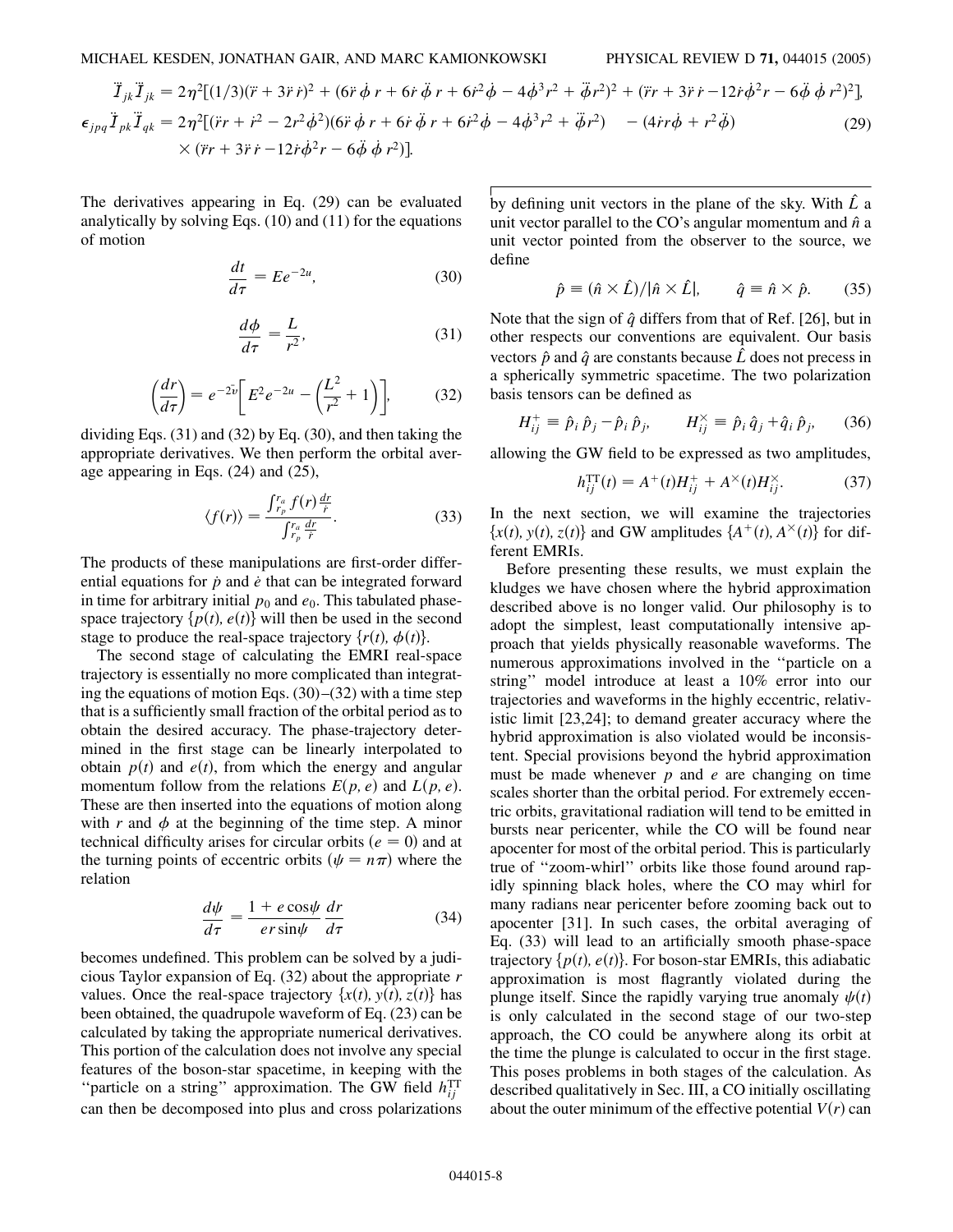plunge into the boson star with  $L^2 > 12M^2$ , in which case two minima will still exist even after the plunge. For a time, the energy of the CO will exceed  $V_{\text{max}}(L)$ , the local maximum of  $V(r)$ , so that *both* of the local minima will lie between the orbit's pericenter and apocenter. Such a highly eccentric orbit will radiate energy very efficiently, implying that the CO will quickly plunge into the inner minimum. However, if the initial conditions were such that the CO began on a geodesic with *E* was significantly above *V*max, there is no reason *a priori* why it could not first fall into the outer minimum before eventually inspiraling into the boson-star interior. Which minimum the CO ends up in depends on where the CO is in its orbit when *E* drops below  $V_{\text{max}}$ . But the true anomaly  $\psi(t)$  is not calculated in the first stage of the hybrid approximation, so we have no way of accurately knowing which minimum to choose. The semi– latus rectum *p* and eccentricity *e* change discontinuously when the CO falls into one of the two minima, a sure sign that the adiabatic condition no longer holds. We assume without rigorous proof that the CO *always* ends up in the inner minimum in such a situation. This assumption comes back to haunt us in the second stage, since the CO may well be near apocenter at the time determined for the plunge in the first stage. In this case, no possible instantaneous change in  $\psi$  would allow r to remain continuous. Instead, we fix *p* and *e* to their values at the time of the plunge, and allow the CO to travel along a geodesic until it reaches the local maximum at  $r_{\text{max}}$ . This then becomes the apocenter of the CO's radial motion about the inner minimum, and we resume linearly interpolating *p* and *e* from the phasespace trajectory tabulated in the first stage. Having exhaustively described our technique, we will now examine the fruits of our labor.

# **VI. RESULTS**

First we consider the phase-space trajectories  $\{p(t), e(t)\}$ generated in the first part of our calculation. We choose for our fiducial model a  $3M_{\odot}$  CO spiraling into a  $3 \times 10^{6} M_{\odot}$ boson star. Three different trajectories are depicted in Fig. 3, each with  $p_0 = 10M$  but with differing initial eccentricities  $(e_0 = 0.0, 0.4, 0.8)$ . Several features of the phase-space evolution are particularly striking. Outside the boson-star surface at  $R = 2.869$ *GM*, the spacetime is identical to that of a Schwarzschild black hole and the behavior of the EMRI is well known. Orbits far from the boson star rapidly circularize, but those that retain an appreciable eccentricity exhibit an increase in the eccentricity in the last few orbits before the ISO. This behavior reflects the increasing shallowness of the outer minima as the ISO is approached, and is not captured by post-Newtonian expansions that ignore geodesic motion [23,31]. The second important feature is the discontinuity in each of the three trajectories as the plunge is reached. As described in the previous section, the actual position of the CO remains continuous; only the orbital elements *p* and *e* change at the



FIG. 3. The phase-space trajectories  $\{p(t), e(t)\}$  for three different EMRIs into a supermassive boson star. The solid, dashed, and dotted curves begin with eccentricities  $e_0 = 0.8$ , 0.4, and 0.0, respectively. The top panel shows the complete EMRI from  $p_0/M = 10.0$ , while the lower panel is a close-up of the postplunge phase of the EMRI that appears in the upper-left corner of the top panel. In both panels time increases from right to left as  $p/M$  decreases monotonically.

instant of the plunge. This is accomplished by an appropriate instantaneous change in the true anomaly  $\psi$ . For the EMRIs with  $e_0 = 0.8$  and 0.4, the orbit is actually divided into three distinct pieces, with the middle section belonging to geodesics where *both* minima lie between pericenter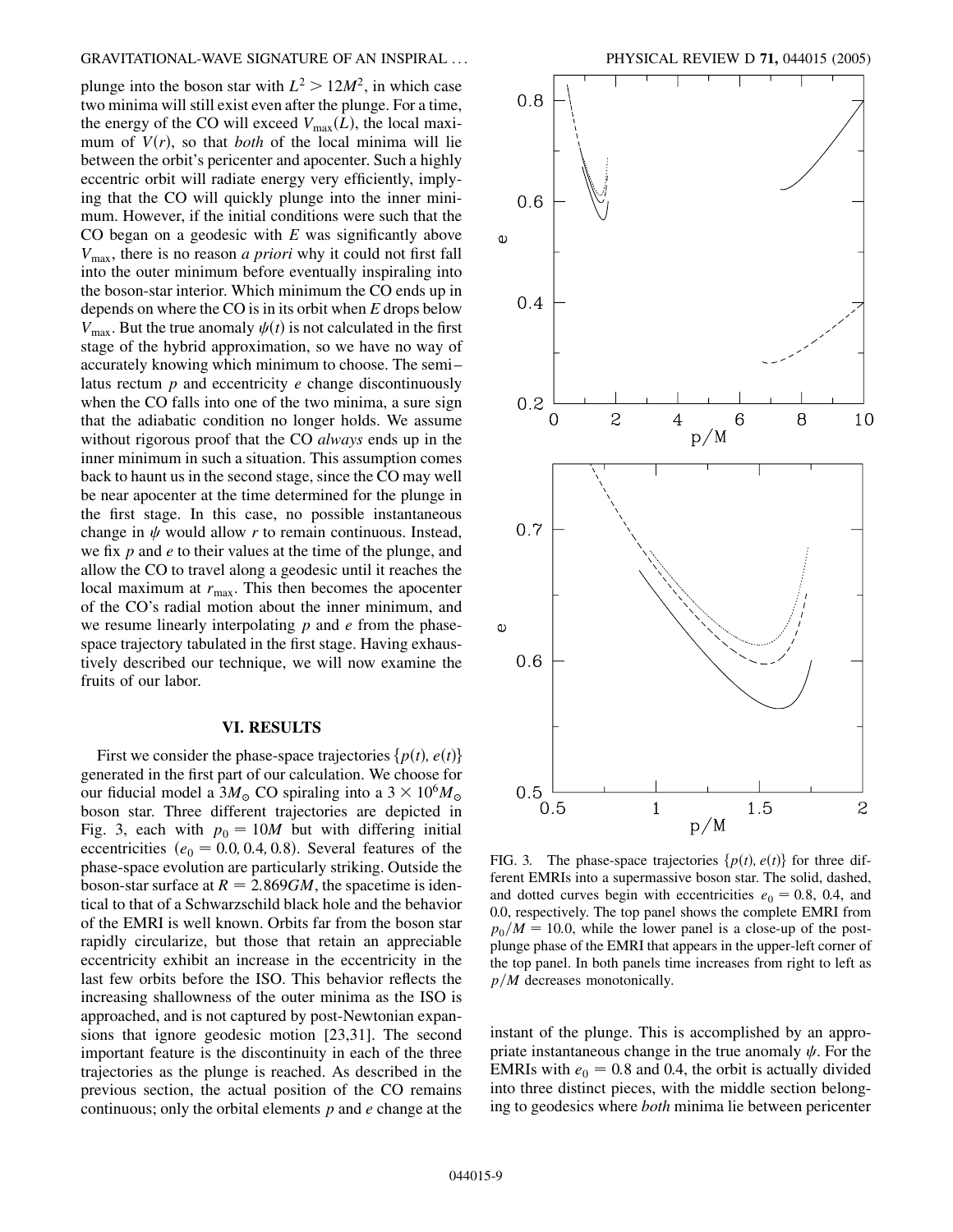and apocenter. This portion cannot be seen in Fig. 3 because it only lasts for a few orbital periods, which is short compared to the time scales on which *p* and *e* are changing. It is interesting to note that the three curves have reversed their order in the plunge; the more eccentric the EMRI prior to plunge, the lower its eccentricity afterwards. This can be understood by realizing that orbits with higher residual eccentricity plunge into the boson star with higher angular momentum *L*, implying that the inner minimum will be much steeper as depicted in Fig. 2. The pericenter and apocenter will be closer together in this narrow potential well, leading to a correspondingly smaller post-plunge eccentricity. A final surprising feature of these EMRIs is the sharp increase in eccentricity for the final stages of the EMRI deep within the interior of the boson star. The energy and angular momentum are monotonically decreasing during this stage of the EMRI in keeping with GWinduced losses; only the relations  $E(p, e)$  and  $L(p, e)$  are unusual. As angular momentum is lost, the narrow inner minimum rapidly broadens, leading to a greater separation between pericenter and apocenter. The separation



FIG. 4. The phase-space trajectories  $\{L(t), E(t)\}$  for the three EMRIs depicted in Fig. 3. As before, the solid, dashed, and dotted curves begin with eccentricities  $e_0 = 0.8$ , 0.4, and 0.0, respectively. The large black dots correspond to the points at which the COs plunge into the boson star. Note that the curves cross each other, implying that two different geodesics can be characterized by the *same* energy and angular momentum. This feature, unique to the boson-star case, follows from the existence of bound geodesics both interior and exterior to the local maximum of the effective potential for certain energy and angular momenta. No such crossing appears in Fig. 3 as *p* and *e* do uniquely specify a given geodesic.

$$
r_a - r_p = \frac{2pe}{1 - e^2} \tag{38}
$$

is a sharply increasing function of eccentricity, explaining why the broadening inner minimum leads to rising eccentricity. For completeness, a plot of these same trajectories in the phase space of angular momentum and energy  ${L(t)/M, E(t)}$  is given in Fig. 4. Note that *E* and *L* are continuous at the plunge as is required for physical quantities.

We now consider the real-space trajectory  ${x(t), y(t), z(t)}$  itself. Choosing the orbital and equatorial planes to coincide,  $z = 0$ . Several orbits of an initially circular EMRI on both sides of the plunge are shown in Fig. 5. The trajectory remains continuous during the plunge, and the pericenter precesses by an appreciable fraction of a radian on each post-plunge orbit. Of more interest is the EMRI of Fig. 6 with  $e_0 = 0.4$ ,  $p_0 = 10.0M$ . We have omitted the EMRI with  $e_0 = 0.8$  because the two initially eccentric EMRIs appear qualitatively similar. Both the  $e_0 = 0.4$  and  $e_0 = 0.8$  EMRIs experience a two-step plunge as described qualitatively in Sec. III. In the first stage, the pericenter migrates deep into the interior of the boson star. Only several orbits later does the apocenter finally move inward of the local maximum. While twostep plunge may not be immediately apparent from the real-space trajectory, it leaves a very distinctive signature in the gravitational waveform.

First we consider the waveform of the initially circular EMRI as shown in Fig. 7. The system is viewed at an inclination angle of  $45^{\circ}$  at a distance of 10 Mpc. The two



FIG. 5. The real-space trajectory  $\{x(t), y(t)\}$  for an initially circular EMRI. For purposes of clarity, only a period of approximately 150 000 s in the vicinity of the plunge is depicted.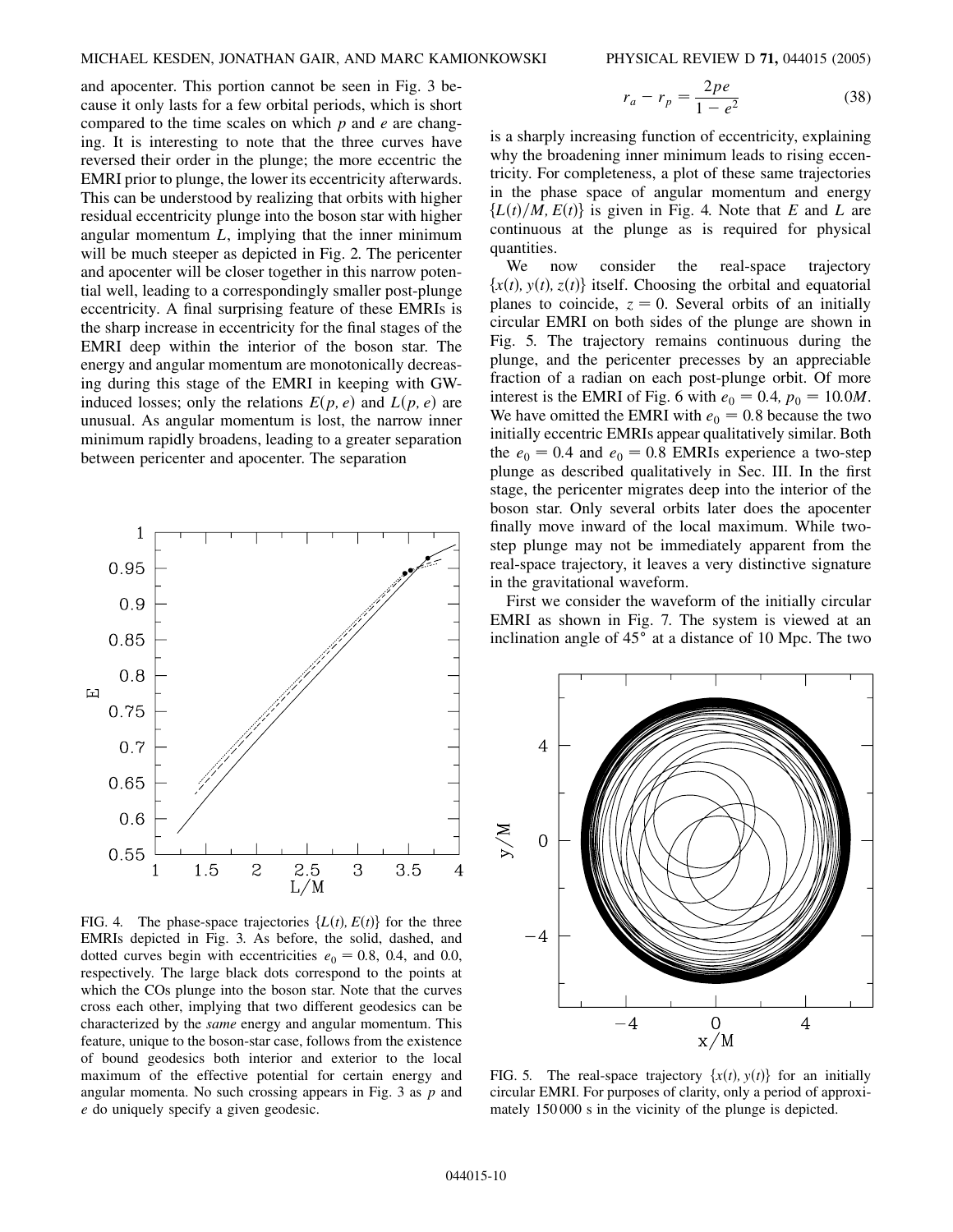

FIG. 6. The real-space trajectory  $\{x(t), y(t)\}$  for the EMRI with  $e_0 = 0.4$ ,  $p_0/M = 10.0$ . The upper panel shows 40 000 s including the first stage of the two-step plunge, while the lower panel shows about 50 000 s including the second stage.

polarizations provide similar information because the given decomposition depends on our arbitrary choice of basis tensors. Before the plunge, the waveform is identical to that of a circular inspiral into a Schwarzschild black hole. The fundamental oscillation has a period of about 500 s, one-half the azimuthal period over which  $\phi$  changes by  $2\pi$  radians. Since the orbit is circular, the amplitude only varies on the extremely long time scale on which



FIG. 7. The GW amplitudes  $\{A^+(t), A^\times(t)\}$  for the initially circular EMRI depicted in Fig. 5. The dimensionless amplitudes are given in units of  $10^{-20}$ , while the time is in units of  $10^4$  s. The upper panel shows 60 000 s of the inspiral, including the plunge at  $t = 0.12 \times 10^4$  s. The lower panel zooms in on the portion of the waveform produced in the interior of the boson star itself.

energy and angular momentum are lost. After the plunge, the eccentricity increases sharply and we see an amplitude modulation with a period of about 10 000 s. This corresponds to radial oscillations about the inner minimum within the boson star. The amplitude creeps upwards as the CO approaches pericenter with increasing acceleration. Note, however, the peculiar feature at pericenter itself,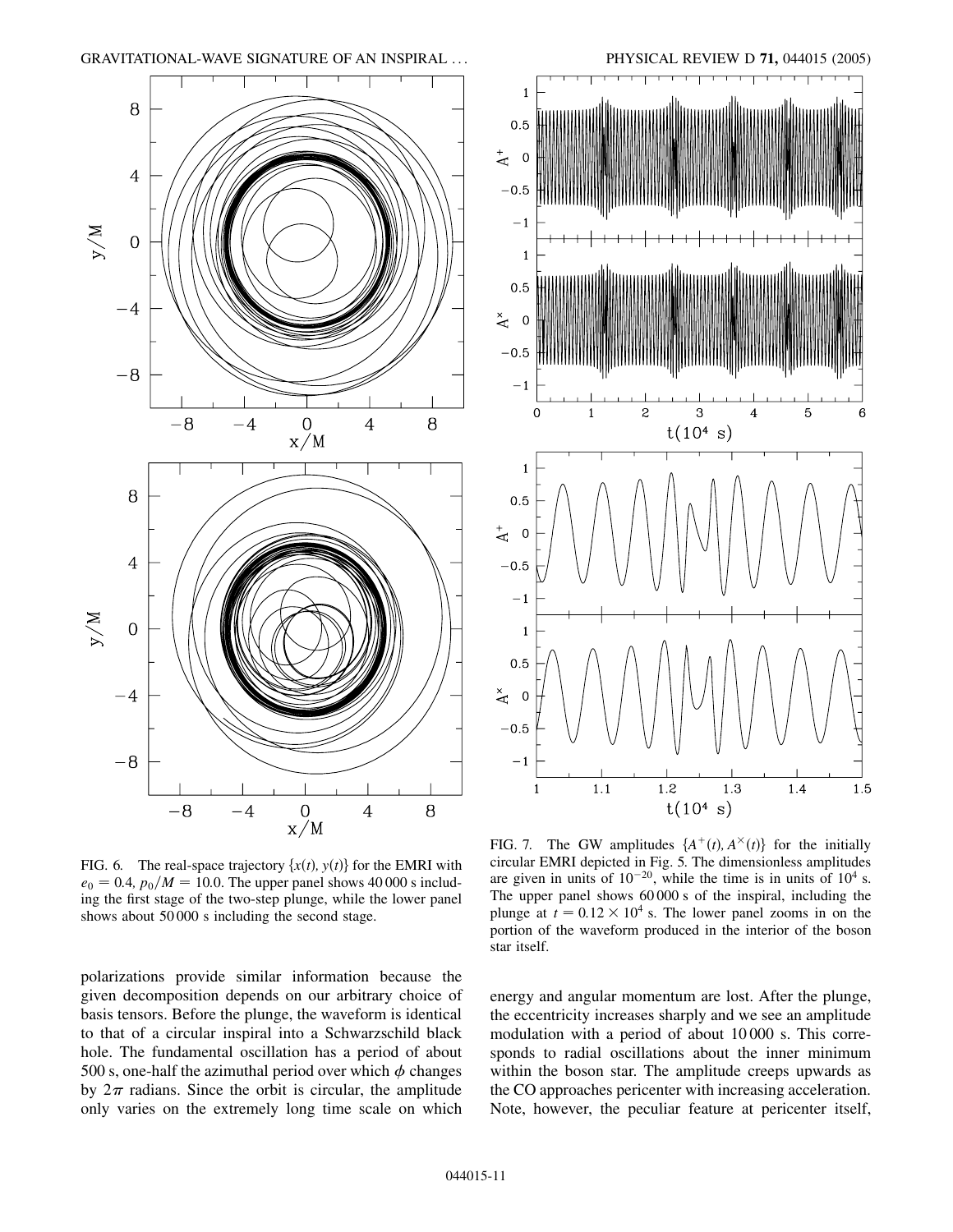where the amplitude should be greatest. Instead, the cycle at pericenter is suppressed because once the CO crosses the boson-star surface, it is only accelerated by the mass interior to its position. We present a close-up of this distinctive feature in the bottom panel of Fig. 7.

The waveform of the initially eccentric EMRI as shown in Fig. 8 is even more unique. All three phases of the EMRI can be easily distinguished by the naked eye. In the first phase, from the beginning of the waveform until the first step of the plunge at  $t = 1.4 \times 10^4$  s, the CO moves on ordinary eccentric geodesics of Schwarzschild. Amplitude modulation corresponding to oscillations about the outer minimum are seen, the crests near pericenter are smooth because there are as yet no close approaches to the boson star. In the second phase, between the two steps of the plunge, the CO moves on geodesics with *both* minima between pericenter and apocenter. These geodesics are extremely eccentric, leading to longer radial oscillations and an approximate 50% increase in the period of the amplitude modulation. The apocenter remains nearly constant during the plunge, marked by the continued presence of deep troughs in the amplitude modulation. The pericenter, however, has migrated deep into the interior of the boson star as evidenced by the spikes on each crest produced during close approaches. The peculiar feature at pericenter itself is barely visible on this scale as a very narrow gap in these spikes. The second step of the plunge occurs at  $t = 8.0 \times 10^4$  s, when the CO crosses over the



FIG. 8. The GW amplitudes  $\{A^+(t), A^\times(t)\}$  for the initially eccentric EMRI depicted in Fig. 6. As in Fig. 7, the dimensionless amplitudes are given in units of  $10^{-20}$ , while the time is in units of  $10<sup>4</sup>$  s. All three portions of the inspiral are clearly visible.

local maximum for the final time. The second step is in some sense the opposite of the first, in that the pericenter remains constant while the apocenter plunges inwards. We see that the spikes marking pericenter remain unchanged between the second and third phases, but the deep troughs in the amplitude modulation from distant apocenters have



FIG. 9. Close-ups of the waveform shown in Fig. 8 for the initially eccentric EMRI. The top panel depicts the first step of the plunge; note that only the rightmost crest exhibits the peculiar feature produced in the boson-star interior. The bottom panel shows the second step of the plunge; note how different the final distant apocenter at  $t = 7.5 \times 10^4$  s appears from the apocenter at  $t = 8.5 \times 10^4$  s.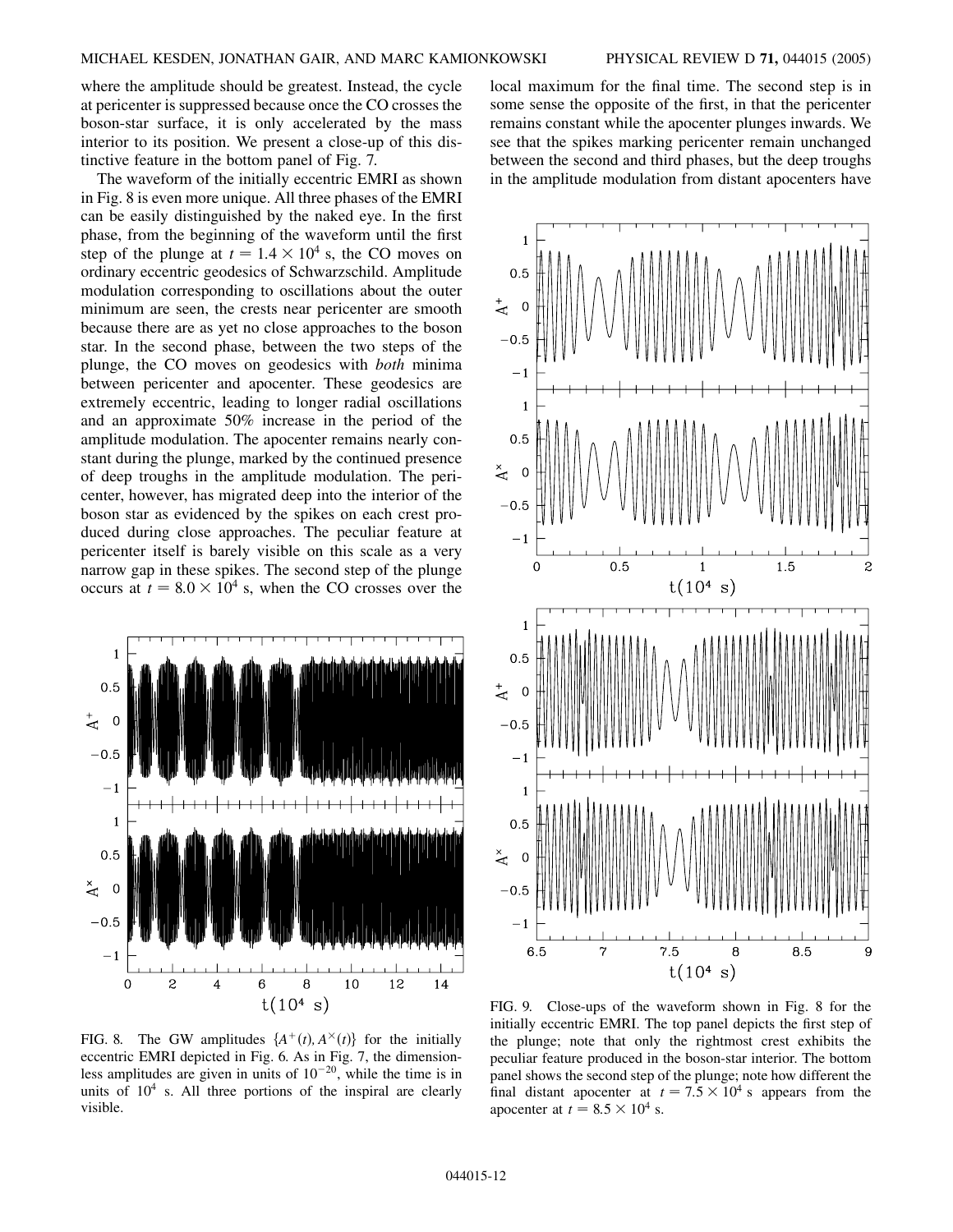vanished. Close-ups of the two steps of the plunge are shown in Fig. 9.

# **VII. DISCUSSION**

Strong evidence supports the existence of supermassive compact objects at the centers of many if not most galaxies. Accretion onto these objects is presumed to power active galactic nuclei, and direct observations of velocity dispersions within galactic cusps reveal that a pointlike mass dominates the dynamics within  $\sim$ 1 pc from the center. While all this evidence is consistent with these objects being black holes, the ''smoking-gun'' signature of an event horizon has yet to be observed. Until such a definitive determination is made, other candidates such as boson stars should continue to be considered. Previous work has suggested that accretion-induced x-ray bursts might be an optical signature of boson stars [2]. We rely here on distinguishing boson stars from black holes through their gravitational effects. One possibility is their different properties as a strong gravitational lens; a shadow induced by a black hole's event horizon may soon be observed in Sag A at submillimeter wavelengths [4]. In this paper, we have investigated the possibility that the inspiral of a several solar-mass CO into a boson star may produce a distinctive spectrum of GWs. LISA is conservatively expected to observe several such inspirals each year with appreciable signal-to-noise ratios [9,10].

Previous work has examined the possibility of measuring the central object's multipole moments, and testing whether or not they satisfy the predictions of the ''nohair" theorem for black holes [16]. This formalism has been applied, in particular, to boson stars with anomalously large mass-quadrupole moments, where an appreciable effect on the GW-induced loss of energy was discovered [13]. Here we have gone beyond such an analysis by calculating approximations to the waveforms that might actually be observed by LISA. The spherically symmetric boson stars we consider have Schwarzschild spacetimes outside their surfaces; a multipole analysis of GWs produced while the CO is still outside the boson star would not reveal any violations of the ''no-hair'' theorem. Solving Einstein's equations exactly for the gravitational radiation produced would be prohibitively expensive computationally. Instead, we rely on a series of analytic approximations: geodesic motion for the CO in the extreme-massratio limit, GW propagation unaffected by the boson-star spacetime, and direct identification of Schwarzschild coordinates with flat-space spherical coordinates. These approximations, the ''particle on a string'' approach, allow a direct application of multipole-moment expansions for both the energy and angular-momentum losses and the waveform itself. We then drop all but the mass-quadrupole moment terms in these expansions. These approximations cannot be fully justified theoretically in the highly relativistic, strong-field regime, but direct comparison with rigorous TSN calculations in the black-hole case shows much better agreement than one might have expected [23,24]. We then assume that the energy and angular momentum are changing adiabatically on time scales much longer than an orbital period. This approximation, valid in the extrememass-ratio limit except during the plunge itself, allows us to apply a hybrid two-stage approach. In the first stage, differential equations for orbital elements *p* and *e* are obtained by relating these quantities to *E* and *L* with exact analytic derivatives. These equations are then integrated on a radiation-reaction time scale, with a time step that is correspondingly long compared to an orbital period. In the second stage, the orbit of the CO,  $r(t)$  and  $\phi(t)$ , is computed with small time steps by solving the geodesic equations and linearly interpolating the trajectories  ${p(t), e(t)}$  produced in the first stage. The hybrid approach allows us to calculate real-space trajectories and waveforms much more quickly than would be possible using the same short time step for both stages.

As anticipated, the waveforms produced by this method exhibit distinctive features that allow them to be readily distinguished from those produced during EMRIs into black holes. In the model considered here, the boson-star inspiral is identical to a black-hole inspiral until the CO falls over the angular-momentum barrier. If LISA observed GWs from part of an inspiral including this plunge, the parameters of the exterior black-hole spacetime could be determined very accurately using black-hole EMRI templates from the part of the inspiral up until plunge. The "smoking gun" for a boson-star inspiral would be that GWs from the inspiral persist after the plunge. This persistence could be seen using, for instance, a time-frequency analysis of the LISA data stream. GWs from an event like this could not be mistaken for an inspiral into a black hole with different parameters, because the early stages of the inspiral are identical to the black-hole inspiral. If only the post-plunge stage of a boson-star inspiral were seen, it is not clear whether this could be mistaken for a black-hole EMRI without a proper Fisher-matrix analysis.

The waveforms produced in this paper are highly approximate, far too crude to use in any attempts at matched filtering for LISA. Nonetheless, they may serve as substitutes for purposes of scoping out the data analysis and design specification until better waveforms are available. Improved waveforms might result from refining our method, for example, by incorporating higher-order multipole moments in our expansions. Press developed an improved formula for the GW field  $h_{ij}^{\text{TT}}$  that accounts for time delays in the source, as well as some of the relativistic effects provided by the higher moments [32]. Efforts are underway to adapt this formula to the ''particle on a string'' approach [25,33]. Analysis of higher harmonics of the waveform might also prove to be a useful way of distinguishing EMRIs into black holes and boson stars. These higher harmonics become comparable to the fundamental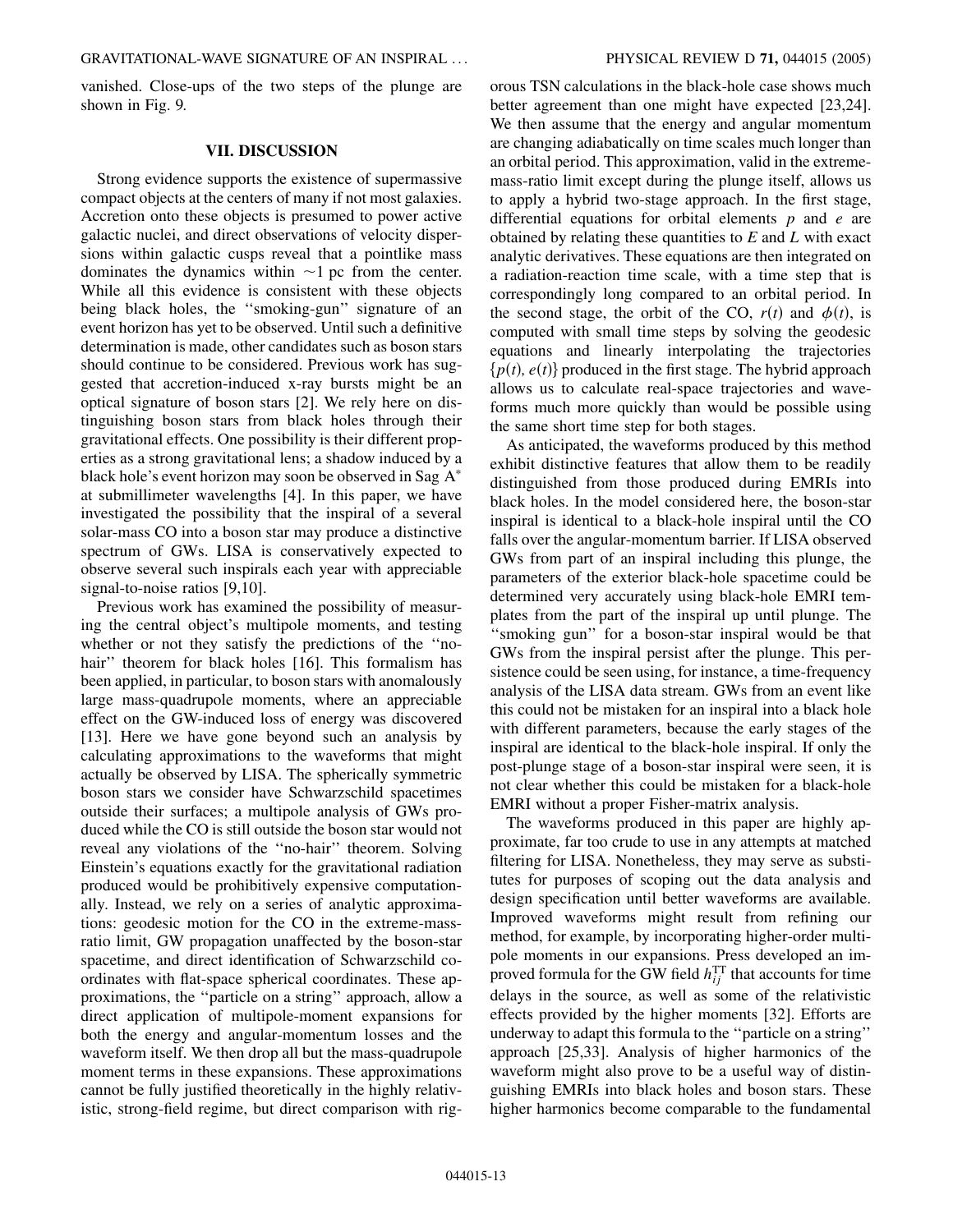$m = 2$  mode at high eccentricities [26]. One might expect the sudden increase in eccentricity at plunge to manifest itself in frequency space as a sharp rise in the higher harmonics. Only a rigorous comparison of our waveforms with the LISA noise curve can truly determine whether LISA can differentiate between black-hole and boson-star EMRIs. We hope to conduct such a comparison in the near future using *Synthetic LISA*, an actual simulation of the LISA interferometer that models its response to incident gravitational waves [34].

Going beyond these approximations to produce waveforms suitable for matched filtering by LISA will involve the use of perturbation theory in the TSN formalism. The resulting partial differential equations for a generic boson star should be separable in the spherical case, and we plan to consider this problem in the near future. Hopefully, these improvements or others will provide the tools to calculate accurate waveform templates in time for LISA's great attempt at ''holiodesy,'' the mapping of spacetimes about the compact objects in galactic centers. Including exotic waveforms such as those produced by boson stars in our suite of templates will ensure that LISA will not miss the opportunity to discover something truly fundamental.

### **ACKNOWLEDGMENTS**

We wish to thank L. Lindblom and E. S. Phinney for useful conversations. Micah Solomon also provided help in preparing the appendix. Kesden was supported by the NASA Graduate Student Research Program. J. G.'s work was supported by NASA Grants No. NAG5-12384 and No. NAG5-10707. This work was supported in part by DoE No. DE-FG03-92-ER40701 and NASA No. NAG5- 9821.

# **APPENDIX: ERROR ASSOCIATED WITH THE QUADRUPOLE APPROXIMATION**

A key approximation made in Sec. IV was to drop all but the mass-quadrupole terms from the multipole-moment expansions of the GW field, energy flux, and momentum flux in Eqs.  $(17)$ – $(19)$ . For circular orbits in the Schwarzschild metric, these expansions can be expressed

TABLE I. Coefficients describing the contribution of higherorder multipole moments to the energy flux of the inspiraling  $\underline{\overset{CO}{}}$ 

| l | $A_I$  | Б     |
|---|--------|-------|
| 2 | 6.400  | 1.067 |
| 3 | 6.458  | 4.571 |
| 4 | 14.966 | 1.250 |

as power series in  $M/r$  with coefficients that can be calculated analytically. To illustrate, the contribution of higherorder mass and current multipole moments to the energy flux is given by

$$
\frac{dE}{d(t/M)} = \begin{cases} A_l \eta(r/M)^{-(l+3)}, & \text{mass multipoles,} \\ B_l \eta(r/M)^{-(l+4)}, & \text{current multipoles,} \end{cases}
$$
(A1)

where the dimensionless coefficients  $A_l$  and  $B_l$  [35] are listed in Table I. Neglecting the higher-order terms is clearly justified at large radii, but the expansion parameter  $M/r = 1/6$  is not particularly small at the ISO. It is still small enough, however, so that the next largest terms which happen to be the  $l = 3$  and  $l = 4$  mass multipole moments provide only 16.8% and 6.5% corrections, respectively. We continue to drop the higher-order terms as the CO plunges past the ISO into the interior of the boson star. If the singular behavior of Eq. (A1) held within the boson star the expansion would become formally divergent at  $r = M$ , but fortunately this is not the case. Outside the boson star the angular frequency  $\Omega$  is Keplerian,  $M\Omega = (r/M)^{-3/2}$ , but in the interior  $\Omega$  is a monotonically increasing function of  $r/M$ . As such, the higher-order terms in the multipolemoment expansions which involve increasingly more time derivatives become increasingly steep functions of  $r/M$ . The multipole-moment expansion is therefore perfectly regular at the origin, and the quadrupole approximation again becomes more accurate at small radii. The errors associated with this approximation, while excessive for the purposes of data analysis, are acceptable for an initial search for qualitative features of a boson-star EMRI.

- [1] D. F. Torres, S. Capozziello, and G. Lambiase, Phys. Rev. D **62**, 104012 (2000).
- [2] Y. Yuan, R. Narayan, and M. J. Rees, Astrophys. J. **606**, 1112 (2004).
- [3] F. E. Schunck and A. R. Liddle, Phys. Lett. B **404**, 25 (1997).
- [4] H. Falcke, F. Melia, and E. Agol, Astrophys. J. **528**, 13 (2000).
- [5] D. Richstone *et al.*, Nature (London) **395**, A14 (1998).
- [6] J. Kormendy and K. Gebhardt, in *Proceedings of the 20th Texas Symposium on Relativistic Astrophysics*, edited by H. Martel and J. C. Wheeler, AIP Conf. Proc. No. 586 (AIP, New York, 2002).
- [7] E. Maoz, Astrophys. J. Lett. **447**, L91 (1995).
- [8] N. Weinberg, M. Milosavljevic, and A. Ghez, astro-ph/ 0404407.
- [9] S. Sigurdsson and M. J. Rees, Mon. Not. R. Astron. Soc. **284**, 318 (1997).